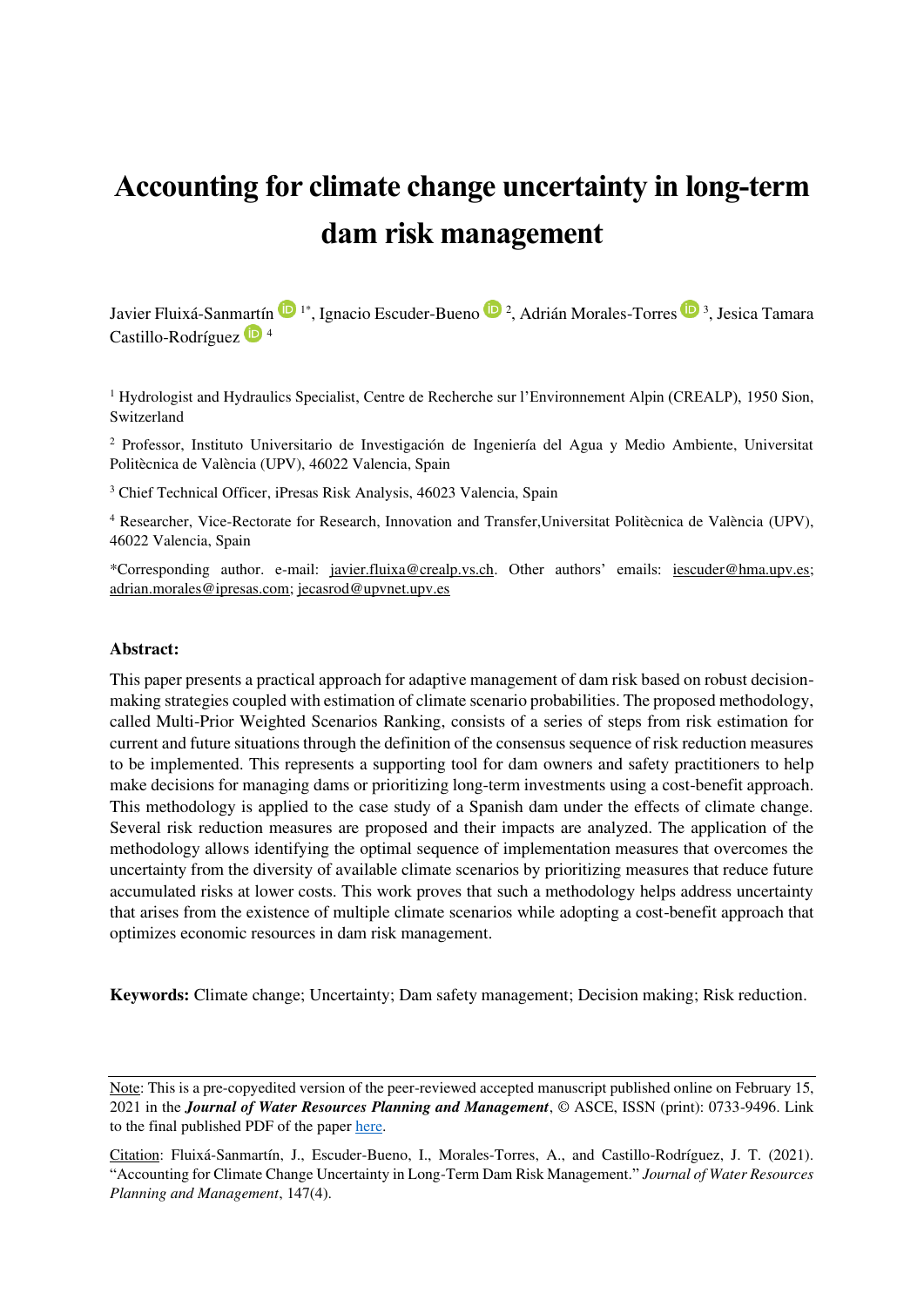# **1 INTRODUCTION**

Risk assessment techniques help implement dam safety management as a comprehensive approach. Such techniques are applied worldwide in the dam sector (ANCOLD 2003; ICOLD 2005; SPANCOLD 2012; USACE 2011) to support informed safety governance when adopting risk-reduction measures and their prioritization. Moreover, these approaches are often based on quantitative methods and models, which depend strongly on the quality and precision of the input data.

Climate change imposes new challenges to the application of risk analysis techniques. Dam risk management can no longer be envisioned by assuming risk stationarity over long-term operations (Fluixá-Sanmartín et al. 2019, 2020; USACE 2016). Updating the risk components becomes imperative to consider new climate scenarios under a more robust approach. Efforts are currently focused on defining, analyzing, and managing climate change impacts on risks (Chernet et al. 2014; International Hydropower Association 2019; USACE 2016; USBR 2014, 2016; Willows and Connell 2003).

However, one issue remains challenging: climate-related uncertainties come on top of other uncertainty sources, which affects the results of risk analysis models and their effectiveness (Morales-Torres et al. 2019). This represents a major roadblock for adaptive decision-making and requires organizations and individuals to adapt their standard practices and decision procedures (National Research Council (U.S.) 2009). Under uncertain future climate conditions, response strategies that explicitly recognize these uncertainties are an essential element of decision-making (Khatri and Vairavamoorthy 2011; Street and Nilsson 2014).

The first aspect to consider is the incorporation of climate (and other) uncertainties into the dam safety assessment. That is, evaluating their effect on each component of risk, taking into account their interdependencies. This can be achieved using quantitative risk models, which are useful tools for the identification and structuration of climate change impacts and uncertainties for each dam risk component. These models have been recently applied in several studies (Fluixá-Sanmartín et al. 2019, 2020; Morales-Torres et al. 2019).

Secondly, it is important to establish how to incorporate these uncertainties into the process of dam governance by defining so-called robust adaptation strategies and prioritizing risk reduction investments. Such strategies seek options to satisfy their purpose across a variety of futures by integrating a wide range of climate scenarios or model results (Haasnoot et al. 2013; Wilby and Dessai 2010). Recent efforts have been put in applying decision-making approaches to cope with uncertainty effects in water resources systems (Miao et al. 2014; Minville et al. 2010; Roach et al. 2016; Spence and Brown 2018), although more work needs to be done in the context of dam safety.

A common economic approach when modeling uncertainty is the use of the expected utility framework defined by von Neumann and Morgenstern (1944). This technique has been applied in different fields to make decisions without knowing what outcomes will result from a given decision (Chamberlain 2000; Danthine and Donaldson 2015; Levitan and Thomson 2009). The goal is to capture such uncertainty by characterizing the outcome likelihood with a given probability distribution and act accordingly. Knowing climate change probabilities would allow determining the plausibility of risk conditions, which leads to more informed decision-making (Dessai and Hulme 2004; Jones 2000).

Nevertheless, the struggle to assign probabilities makes it difficult to support informed decisions (New and Hulme 2000) since no probabilities have been attached to the future climate scenarios (IPCC 2013). Even though probabilities are needed for risk and adaptation studies (Pittock et al. 2001), the application of methods to assign these probabilities remains a controversial topic and require further development (Knutti et al. 2010a). In addition, the expected utility is highly dependent on the selected configuration of probabilities and there is a risk of overweighing a particular climate scenario, leading to suboptimal decisions.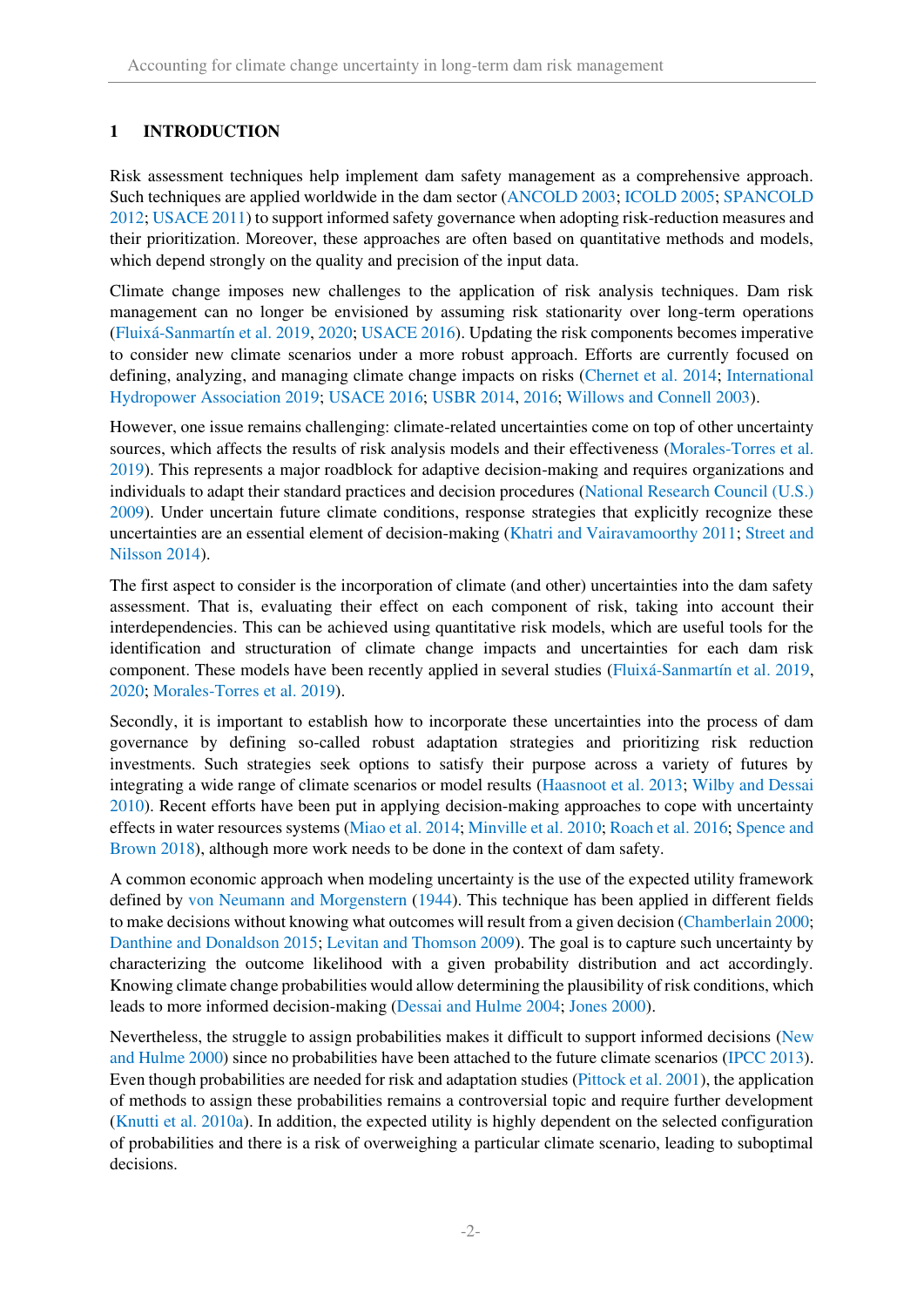Since our knowledge about the climate system is not (yet) of enough quality to assign a unique probability distribution over states, an alternative to the expected utility framework is the application of a multiple priors approach. The idea is to use different distributions and assign a weight to each of them (Garlappi et al. 2004; Heal and Millner 2014). These distributions are then used to evaluate the convenience of a decision. This approach would help lessen the sensitivity of the expected utility evaluation to the probability configuration used.

This paper presents a practical approach to support robust decision-makings adapted to dam safety in the context of climate uncertainty. The goal is to define a complete procedure that allows defining and prioritizing risk reduction measures based on their short- and long-term efficiency while establishing the consensus implementation sequence. The usefulness of the approach consists of aggregating multiple scenarios by applying and adapting the expected utility theory and the multiple priors approach, providing different results than simply considering a compilation of states. First, the primary uncertainty sources related to future climate change scenarios are presented. Secondly, a probabilistic approach is given as focused on evaluating the robustness of measures and on their prioritization strategy. Finally, the procedure is applied to a real case study of a Spanish dam based on previous risk results (Fluixá-Sanmartín et al. 2019).

## **2 CLIMATE CHANGE UNCERTAINTY IN DAM RISK MANAGEMENT**

When evaluating the risk of dams as well as other complex structures, two types of uncertainty are generally distinguished as (Ferson and Ginzburg 1996; Hartford and Baecher 2004):

- Natural uncertainty: Arising from inherent variability in natural processes.
- Epistemic uncertainty: Resulting from not having complete knowledge or information about the analyzed system.

When studying dam risk management, natural uncertainties can arise from variability in potential flood magnitudes that occur. Epistemic uncertainties are related to the estimation of fragility curves, which represent a relationship between the conditional failure probabilities and the magnitude of loads that produce such failures. Fluixá-Sanmartín et al. (2019) applied a sensitivity analysis to assess how uncertainty in meteorological modelling affects dam risks. An extract of these results is shown in **[Figure](#page-2-0)  [1](#page-2-0)**.



<span id="page-2-0"></span>**Figure 1.** Effects of precipitation sampling uncertainty on (a) social and (b) economic risks, where the kernel density plot for each variable is displayed in red on the x and y axes (adapted from Fluixá-Sanmartín et al. (2019)).

Specific sources of uncertainty can be identified when considering climate change projections. For example, Hawkins and Sutton (2009) grouped the uncertainties into three major categories: (i) scenario, (ii) internal climate, and (iii) model uncertainties. Further detailed descriptions of the uncertainty sources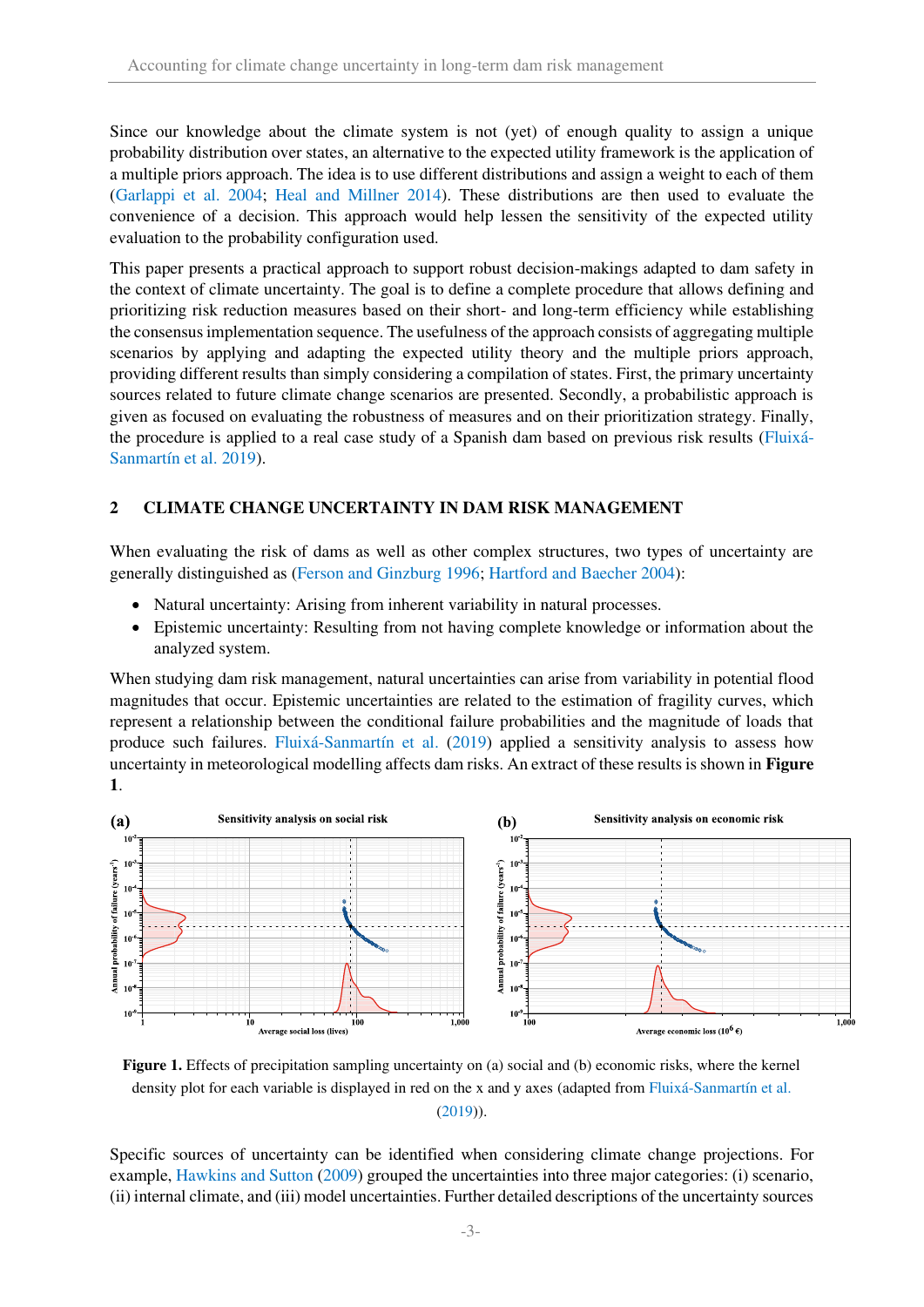can be found in other references (Eggleston et al. 2006; European Environment Agency 2017; Knutti et al. 2010a; Wilby and Dessai 2010). The ensemble of uncertainties is propagated through input data and models, which inherit prior uncertainties and expand at each step of the process. To address such uncertainties, it is typical to work with ensemble simulations that combine different regional climate models (RCMs), scenarios, and models.

Dam risk is subjected to the impact of climate change uncertainties in different ways. The primary component that is affected by climatic drivers is the hydrology of river basins. Precipitation regimes play a key role in this component, as do other factors that are highly dependent on temperature, such as snowmelt and soil moistening/drying. Uncertainties related to these natural aspects will inevitably affect the evaluation of flood occurrence through its magnitude and frequency. The other component subjected to the uncertainty of meteorological scenarios is the distribution of water storage in reservoirs. This determines the loads a dam is subjected to at the moment of flood arrival, which influences its safety level (SPANCOLD 2012). Surface water availability is expected to fluctuate primarily from variability in precipitation (IPCC 2014) and evapotranspiration (Kingston et al. 2009; Seneviratne et al. 2010), which directly impacts reservoir water levels.

Besides natural uncertainty, the socio-economic dimension of climate change impacts must also be considered. For example, the evaluation of dam risks also includes the potential consequences downstream from the dam, which are directly related to the exposure and vulnerability of people, livelihoods, infrastructure, or assets in at-risk areas. The evolution of exposure is subjected to global socio-economic trends that are attributed to climatic drivers (Choi and Fischer 2003; Neumayer and Barthel 2011). Moreover, changes in freshwater needs, agricultural land use, water resource management strategies, and population growth are likely to modify the balance between water availability and supply, which then directly impact the reservoir water levels. However, such processes are still poorly known, and the unpredictability of future socio-economic scenarios also accentuates the uncertainty on the final consequences (Burke et al. 2011).

The aforementioned uncertainties influence the reliability of the results and the adopted adaptation strategies. This affects how decisions are made and the planning of long-term investments when future climatic conditions are only conjectured. However, while it is a challenging task, the incorporation of uncertainties must not prevent decisions from being made. Uncertainty should actually boost strategies that prevent the considered actions from being inadequate, inappropriate, or increase the vulnerability (Street and Nilsson 2014). When uncertainty cannot be reduced through data collection, research, or improved modeling, the incorporation of uncertainty into the decision-making process represents a suitable option (Schneider 2003).

In the context of climate adaptation in policy making, relevant approaches include adaptive policy making (Walker et al. 2013, 2001), adaptation pathways (Haasnoot et al. 2012), or real options analysis (Gersonius et al. 2012; Park et al. 2014). In addition, there are several other methodologies, tools, and techniques to handle uncertainties in general. A few examples are scenario planning (Swart et al. 2004), Monte Carlo analysis (Zhang and Babovic 2012), multi-layer decision analysis (Harvey et al. 2012), and safety margin strategies (Hallegatte 2009).

In this work, the treatment of climate uncertainty in adaptation decision-making relies on a combination of expected utility theory and a multi-prior approach, based on Cost-benefit analysis (CBA) techniques.

# **3 A DECISION-MAKING APPROACH INCORPORATING CLIMATE CHANGE UNCERTAINTY**

The approach proposed in this paper is called *Multi-Prior Weighted Scenarios Ranking* (MPWSR). It allows overcoming the above-mentioned limitations in the assignation of scenario probabilities by simultaneously using multiple probability configurations, which leads to lessen the sensitivity and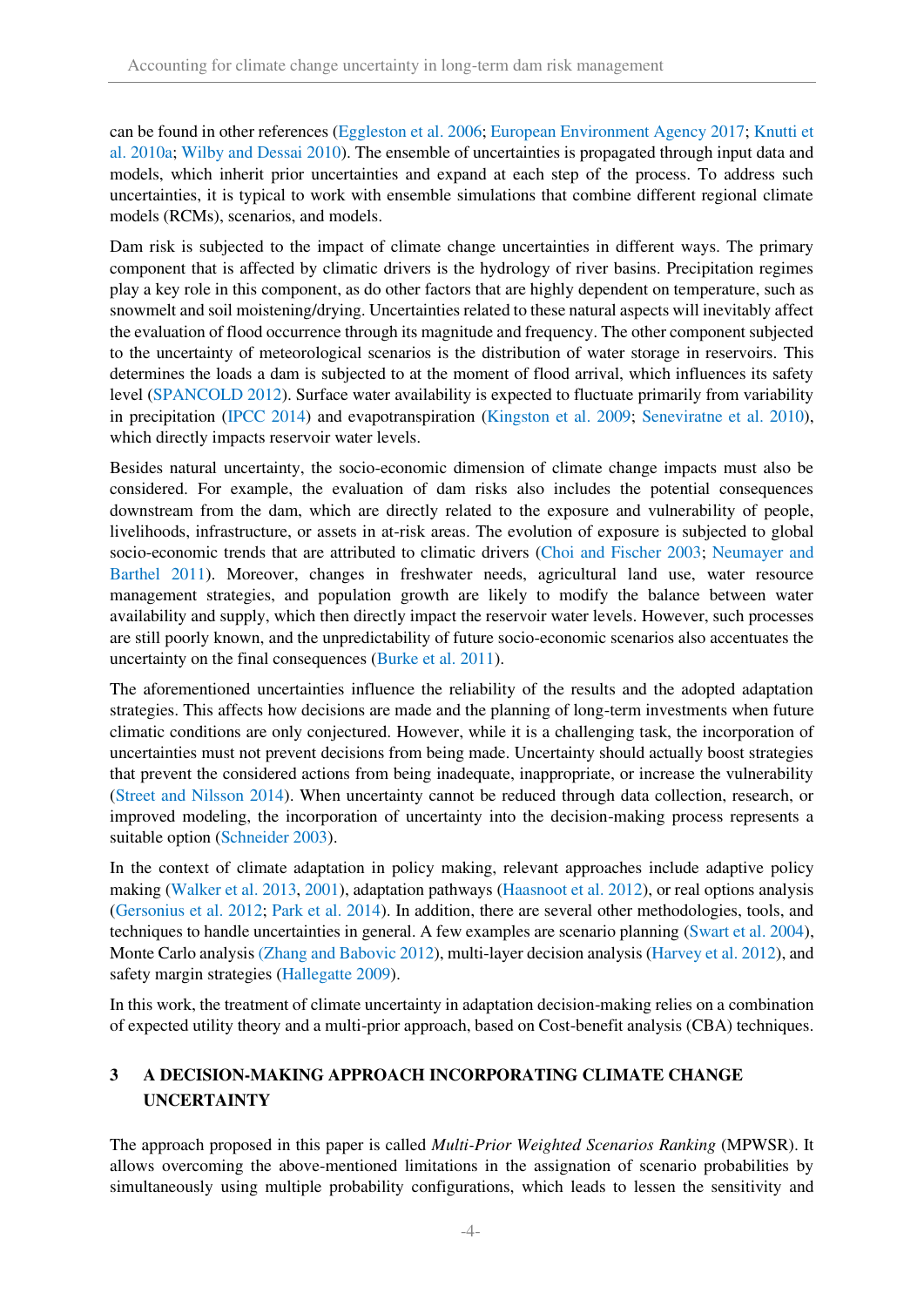increase the robustness of the results. The methodology is based on robust decision-making strategies coupled with climate scenario likelihoods where each climate projection is associated with a probability, even if it is only subjective. The ultimate results or recommendations are expressed in the form of a ranking of measures associated with a certain degree of confidence (or uncertainty). Thus, a 6-step iterative strategy is proposed in this paper to apply robust decision-making for dam risk management under climate change uncertainty (see **[Figure 2](#page-4-0)**). When repeated, this approach ultimately allows identifying the most favorable sequence of implementable risk reduction measures.



Figure 2. Flow diagram of the decision-making strategy.

#### <span id="page-4-0"></span>*3.1 Risk estimation for current and future situations*

The first step of the proposed decision-making approach is to estimate risk for the current situation and its evolution with time. In this context, risk can be defined as the combination of three concepts: what can happen (dam failure), how likely it is to happen (failure probability), and what its consequences are (failure consequences including but not limited to economic damage and loss of life) (Kaplan 1997). Therefore, risk can be obtained through the following formula:

$$
Risk = \sum_{e} p(e) \cdot p(f|e) \cdot C(f|e)
$$
\n(1)

where the summation is defined over all events *e* under the study, risk is expressed in consequences per year (social or economic),  $p(e)$  is the probability of an event that causes failure,  $p(f|e)$  is the probability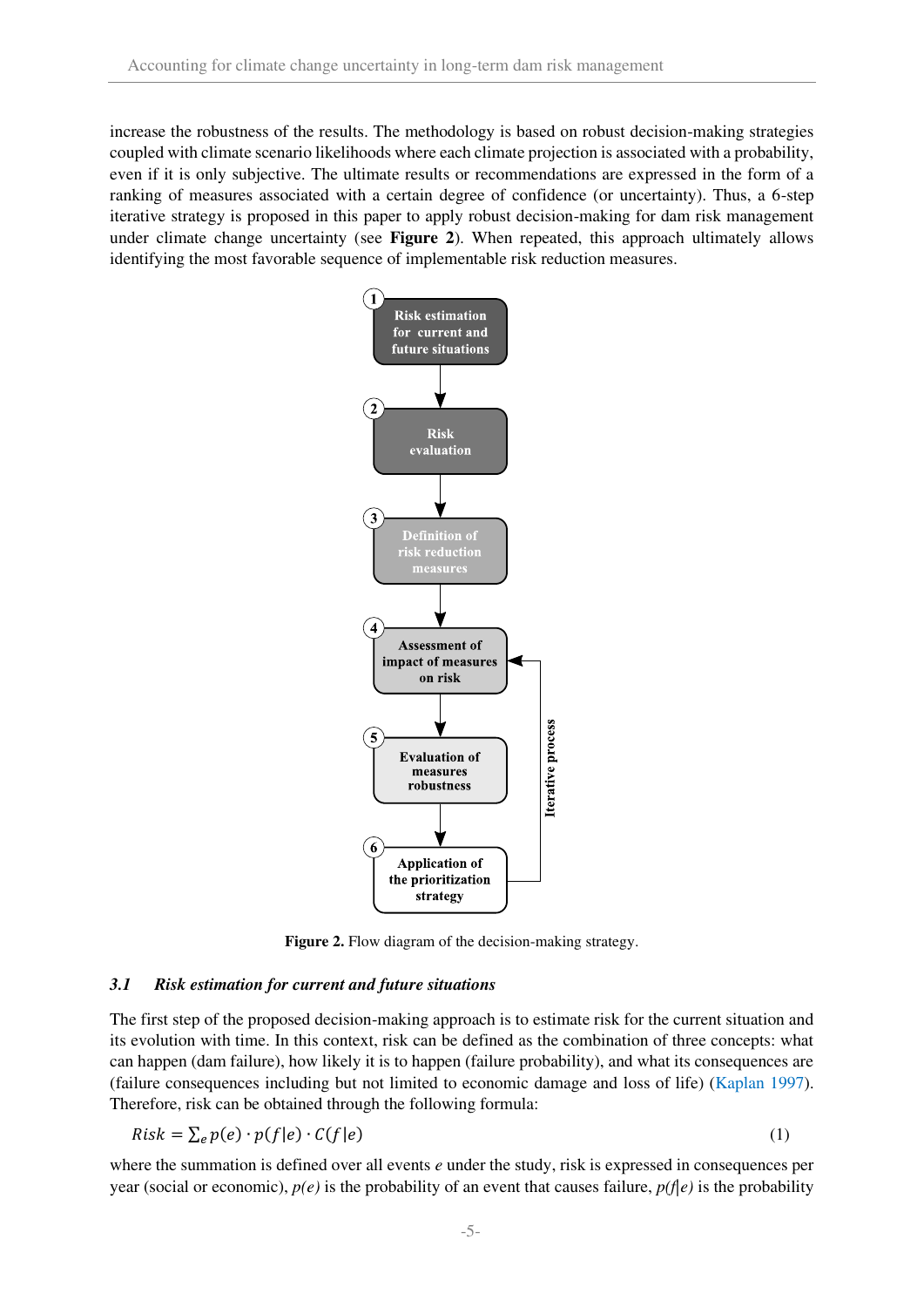of failure due to event *e*, and *C(f|e)* are the consequences produced as a result of each failure *f* and event *e*. For simplicity, it is suggested to calculate future risks for a select number of time horizons and then interpolate between them for arbitrary times within the analysis period.

Risk models are the basic tool to quantitatively assess risk and integrate and connect most variables concerning dam safety (Ardiles et al. 2011; Bowles et al. 2013; Serrano-Lombillo et al. 2012). By applying such techniques, Fluixá-Sanmartín et al. (2018, 2019) confirmed that changes in climate, such as variations in extreme temperatures or the frequency of heavy precipitation events (IPCC 2012; Walsh et al. 2014), are likely to affect the different components that drive dam risks. These works provide theoretical and practical guidance on the use of risk models to calculate dam risk evolution under this approach.

## <span id="page-5-1"></span>*3.2 Risk evaluation*

Risks must be evaluated after they are calculated for current and future scenarios. That allows assessing whether a risk is tolerable and eventually justifies the proposal and implementation of the risk reduction measures. Judgments and tolerable risk thresholds are introduced in the process (ICOLD 2005), and risk is generally classified as either unacceptable, tolerable, or broadly acceptable (HSE 2001). Different organizations have proposed risk tolerability recommendations to evaluate whether dam risk levels are tolerable or not (ANCOLD 2003; SPANCOLD 2012; USACE 2011; USBR 2011).

It is assumed that risks are likely to evolve with time primarily due to climate change impacts; thus, the results from risk evaluation evolve as well. Under such circumstances, it is convenient to compare the present and future situations of a dam in terms of its risk evaluation. The different combinations of dam evaluation cases based on present and future risks are proposed as presented in **[Table 1](#page-5-0)**. This may help identify the sensitivity of dam risk to climate change. The more the dam risk tolerability changes between present and future conditions, the more the dam is susceptible to climate change impacts.

<span id="page-5-0"></span>

|                |                    | Present risk       |           |              |  |
|----------------|--------------------|--------------------|-----------|--------------|--|
|                |                    | Broadly acceptable | Tolerable | Unacceptable |  |
| Future<br>risk | Broadly acceptable |                    | Н         | Ш            |  |
|                | Tolerable          | IV                 | V         | VI           |  |
|                | Unacceptable       | VП                 | VIII      | IХ           |  |

**Table 1.** Different dam evaluation cases based on present and future risks.

#### *3.3 Definition of potential risk reduction measures*

The previous step defines the convenience of adopting a certain risk reduction strategy. A set of potential risk reduction measures is proposed based on the tolerability scenarios for the computed present and future risks. However, depending on the resulting classification of the dam from Section [3.2,](#page-5-1) measures that are justifiable in the present may not be necessary in the future (e.g., class III in **[Table 1](#page-5-0)**) and vice versa (e.g., class VII). This greatly affects not only the type of measures to be applied but also the decision time horizon. This horizon is the upper limit of the time interval during which the investment is to be justifiably financed (Lind 2007). This implies that some measures will only be justifiable for long-term operations.

Moreover, under the uncertainties imposed by climate change scenarios, envisioned risk adaptation measures must fit the so-called robust approaches. This may help design more robust measures (i.e., no/low regret options) and discard those that do not perform well for different climate scenarios (Noble et al. 2014). The design of adopted measures depends on different factors, which include: risk conditions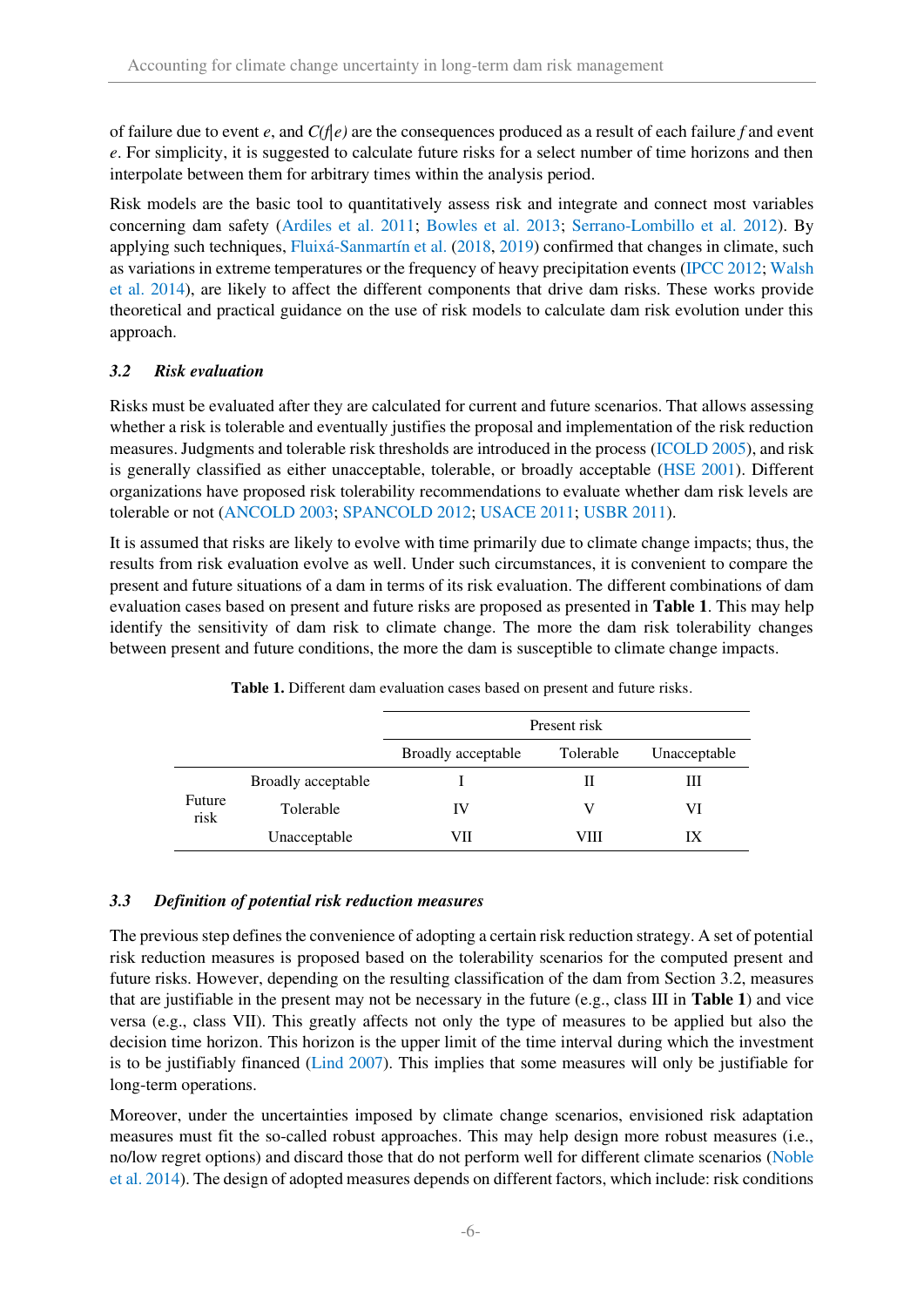in the present/future situations; decision time horizon; implementation and operation costs of each measure; availability of funds; expected lifetime of the dam; technical feasibility of the measure in the long term; socio-environmental factors; or impact of measures on risk.

Risk analysis techniques rely on the efficiency of measures to optimally reduce dam risks, which creates options that reduce risk at the lowest cost. To assess such an efficiency, the effects of implementing these measures on the risks must be evaluated, not only in the short term but also for the future. This is usually performed by applying the principles of cost-benefit analyses where the total expected cost of each measure is compared with their total expected benefit (Baecher et al. 1980; Palmieri et al. 2001), which is in terms of risk reduction here. Different indicators can be used to evaluate dam risk reduction measures, including social and/or economic terms for the risks (ANCOLD 2003; Bowles 2001, 2004; Serrano-Lombillo et al. 2013). In general, the measure that reduces the risk with the lowest cost consequently presents the highest efficiency will be prioritized, which is the measure with the lowest indicator value.

Fluixá-Sanmartín et al. (2020) presented a methodology to assess the effects of risk reduction measures in the long term using a proposed risk reduction indicator called the aggregated adjusted cost per statistical life saved (AACSLS). The AACSLS indicator is used to calculate the total cost of a statistical life saved over a given period to evaluate the long-term efficiency of the risk reduction strategy. The prioritization of risk reduction measures can then be defined using this indicator.

## *3.4 Evaluation of measure robustness*

## *3.4.1 Considerations*

In contrast with traditional decision analyses seeking strategies that perform best for a fixed set of assumptions about the future, under robust decision-making approaches the prioritized measures must perform well under a wide range of scenarios (Lempert et al. 2003). This work proposes applying the expected utility theory (von Neumann and Morgenstern 1944; Ramsey 1926; Savage 1972) combined with multi-prior approach to assess the robustness of measures and apply it to dam safety management.

Based on the expected utility theory, preference for a set of alternatives can be established using a quantitative valuation of their utility, which can be estimated as the sum of the utility of outcomes multiplied by their respective probabilities (Davis et al. 1998). The alternative with the highest expected utility should then be selected. In this case, each outcome measures the efficiency of a risk reduction measure under an expected climate scenario, and the respective probability designates the likelihood of such a scenario. Therefore, applying this method requires quantifying the outcome that results from implementing a specific measure and to assign probabilities to each climate scenario. Despite the difficulty of finding quantitative methods to assess the preferences among different adaptive strategies (Lempert et al. 2006), risk reduction indicators in the context of dam safety can be used as they quantify the efficiency of each alternative (measure) envisioned. This paper proposes using the AACSLS to quantify the utility of each risk reduction measure under a certain future climate scenario; the core of the proposed methodology will therefore rely on a Cost-benefit analysis (CBA) approach.

It is necessary to determine which configuration(s) of probabilities are used to evaluate the adaptation measure suitability while also defining the likelihood of each projection. A practical methodology based on multi-prior approach is proposed in this work to lessen the sensitivity and increase the robustness of the process by performing simulations under different configurations. Such a methodology includes two levels.

First is the generation of a scheme of weighted probabilities configurations, each one describing the plausibility of the climate future, defined in a prior level or hyperprior. For each configuration, the different future states (in our case, the climate projections) are assumed having different probabilities of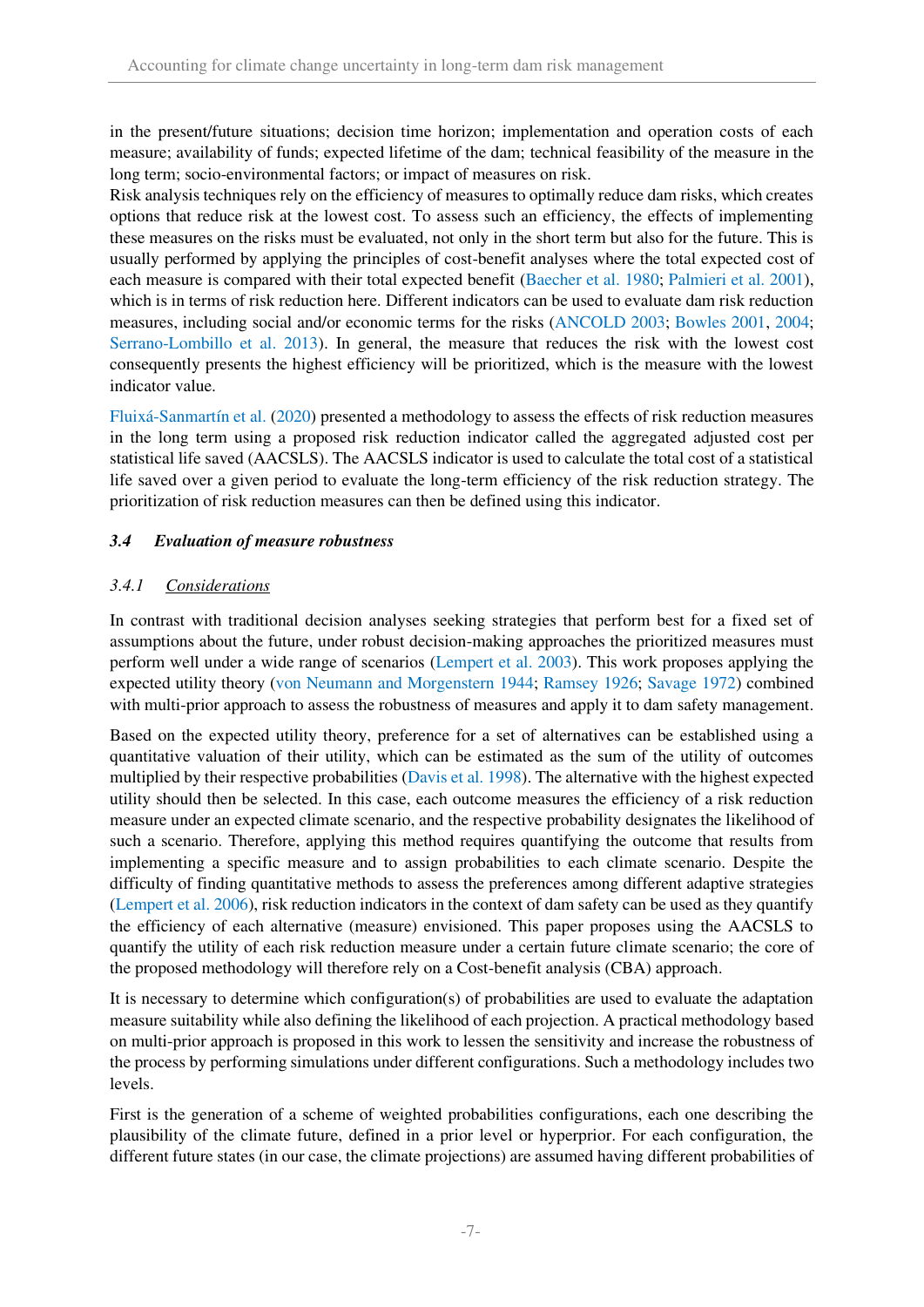occurrence. The definition of these configurations thus depends on the knowledge of the climate system and the modelled projections.

Second is to generate the probabilities assigned to each projection and for each configuration. The resulting ensemble of configurations are presented in the form of modulated probabilities, as shown in **[Figure 3](#page-7-0)**.



<span id="page-7-0"></span>**Figure 3.** Example of probability configurations (1 to 5) for different climate projections (CP1 to CP7).

#### <span id="page-7-1"></span>*3.4.2 Procedure*

Suppose we have *N* risk reduction measures and *P* climate scenarios. The process to define the robustness of this set of measures is repeated *M* times using the following steps:

- a) Calculate the AACSLS indicator (noted  $x_i$ ) for each risk reduction measure *j* and for each climate scenario *k*.
- b) Generate a configuration of probabilities  $p_k$  associated with each climate scenario  $k$ , verifying that:

$$
\sum_{k=1}^{P} p_k = 1 \tag{2}
$$

The ensemble of probabilities can be generated or modulated based on one of the scenario weighting schemes presented in Section [3.4.3.](#page-8-0)

c) Calculate the expected utility  $E[u(x_i)]$  of each measure *j* as the weighted average of all possible outcomes of such a measure under the different envisioned scenarios. This is expressed as the sum of the products of probabilities (weights) and utilities (AACSLS values) over all possible scenarios as:

$$
E[u(x_j)] = \sum_{k=1}^{P} (p_k \cdot x_{j,k})
$$
\n(3)

d) Rank the measures according to their expected utility. In expected utility theory, preferred actions are those that present a higher utility; however, the AACSLS presents lower values for more efficient options. Therefore, when applying this approach, the criterion to be followed in the expected utility formula is applied inversely and the measure with the lowest  $E[u(x_i)]$  is prioritized. Thus, for each configuration, the *M* measures have the expected utilities  $E[u(x_1)]$ ,  $E[u(x_2)]$ , ...,  $E[u(x_N)]$  and associated prioritization orders (*PO*).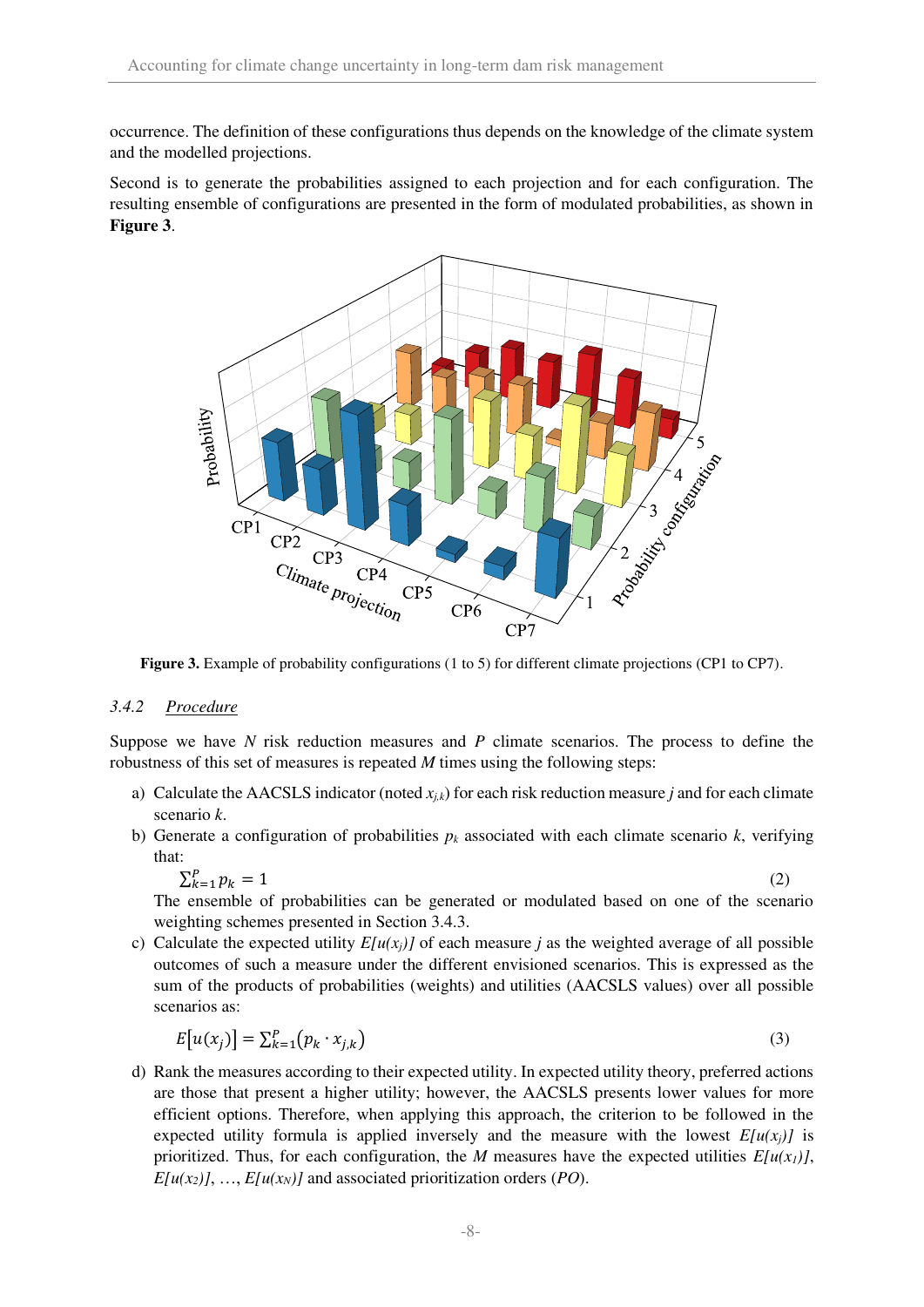e) Repeat *M* times steps b) to d), where the probabilities  $p_k$  are redefined. At each repetition of the process, we assume a different plausibility of the climate futures projected.

The results are expressed in the form of a matrix with *M* rows and *N* columns, which define the ranking or priority order *POi,j* of the *N* measures for each probability configuration (**[Table 2](#page-8-1)**). Once the matrix is built, a prioritization strategy must be performed to define the most suitable measure.

| Probability       | Measure           |                   |   |                   |  |
|-------------------|-------------------|-------------------|---|-------------------|--|
| configuration     |                   | 2                 | . | N                 |  |
|                   | PO <sub>1,1</sub> | PO <sub>1.2</sub> | . | PO <sub>1,N</sub> |  |
| 2                 | PO <sub>2.1</sub> | PO <sub>2.2</sub> | . | PO <sub>2.N</sub> |  |
| $\cdot\cdot\cdot$ | .                 | .                 | . | $\cdot$           |  |
| M                 | PO <sub>M,1</sub> | PO <sub>M.2</sub> | . | PO <sub>M,N</sub> |  |

<span id="page-8-1"></span>**Table 2.** Priority orders of the *N* risk reduction measures for each probability configuration.

## <span id="page-8-0"></span>*3.4.3 Scenario weighting scheme*

As defined in step b) of Section [3.4.2,](#page-7-1) each considered climate scenario *k* must be weighted according to its relative importance through an associated probability *pk*. This step is repeated *M* times.

According to IPCC (2013), no probabilities have been attached to the alternative RCP scenarios (as was the case for SRES scenarios) and each of them should be considered plausible, as no study has questioned their technical feasibility. However, in some cases evidences might show that one or several models are not performing adequately (e.g., unrealistic models for mountain regions in Switzerland detected in CH2018 (2018)) or that a given ranking of such models is of application. In order to pertinently apply this information to the analysis, a weighting scheme can be envisaged, although some critical aspects must be taken into account when assessing climate change model results for such purposes (Knutti et al. 2010a).

The different weighting schemes proposed in this work to apply the multi-model combination approach are presented here as:

- a) Equal weights. This is the simplest way to construct the multi-model, and it is assumed that all models and climate scenarios perform similarly. The projections are then considered as equiprobable (i.e.,  $p_1=p_2=...=p_P=1/P$  in Eq.(3)). It has been demonstrated that on average, an equally weighted multi-model consistently outperforms single models (Knutti et al. 2010b; Weigel et al. 2010). In this case, unless the subset of projections varies among each probability configuration, the procedure described in Section [3.4.2](#page-7-1) consists of a unique configuration, and **[Table 2](#page-8-1)** would contain only a single row. This option may be adequate when all climate scenarios are considered equally plausible, as suggested by IPCC (2013).
- b) Pure random weights. In this case, probabilities are randomly generated while verifying that their sum is always equal to 1 (Eq.  $(2)$ ).
- c) Based on subjective criteria. Weights can also be established based on subjective criteria to give preference to cases that better suit the objectives or conditions of the study. Such weighting can be performed at the global/regional climate model level (GCMs/RCMs) and/or of the representative concentration pathways (RCPs).
- d) Based on climate model performance. There are different available techniques for model weighting based on multiple performance metrics. For example, Christensen et al. (2010) explored the applicability of combining a set of six performance metrics to produce one aggregated model weight. Giorgi and Mearns (2002) weighted the results from an ensemble of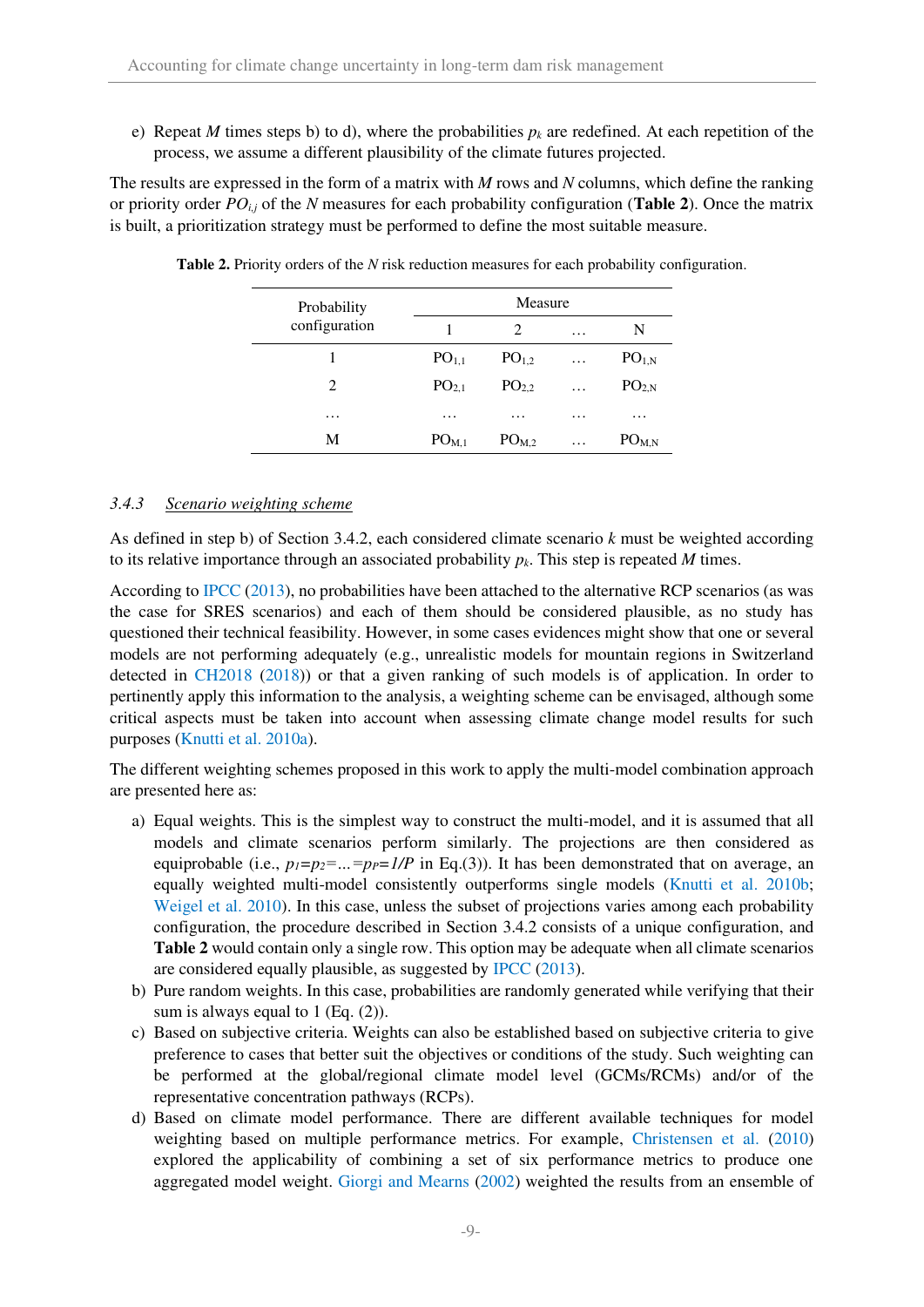GCMs based on two criteria: 1) the skill with which an individual model reproduces historic climate change, and 2) the extent to which the projections of an individual model converge to the ensemble mean. However, as stated in Weigel et al. (2010), if the weights do not appropriately represent the true underlying uncertainties, weighted multi-models may perform worse than equally weighted approaches.

Such schemes can be applied to the entire ensemble of available climate projections or to a subset of them. This is true when one of the several projections are not reliable or when they are ill-suited for the study case. The subset of projections itself may even vary between each repetition (step (**e**) in Section [3.4.2\)](#page-7-1).

A particular case of ensemble subsetting is presented when a single climate projection is used, although this does not correspond *stricto sensu* with a robust decision-making approach. This may be true when only one climate projection is available, or when the objective is to plan risk adaptation based on the worst-case scenario, i.e., choosing the projection that presents the highest risk. However, this approach is not recommended because it may lead to an unrealistic scenario. In addition, it is not always simple or automatic to identify the worst-case climatic model, and the concept of highest risk varies because the risk can evolve with time (Fluixá-Sanmartín et al. 2019).

## *3.5 Definition of prioritization strategy*

When applying the expected utility theory to a specific probability configuration, the alternatives with the highest utility value (or lowest AACSLS, in this case) should be prioritized. However, the results from previous steps are given in the form of a table with multiple probability configurations and multiple classifications of alternatives or rankings (**[Table 2](#page-8-1)**). A prioritization strategy that considers such diverse results is therefore needed. Four approaches are proposed in this paper: (i) average ranking, (ii) likelihood of rankings, (iii) index of ranking coincidence, and (iv) consensus ranking.

## *3.5.1 Average ranking*

The simplest approach is to assess the preferences of each measure based on its average priority order from the corresponding row in **[Table 2](#page-8-1)**. That is, the final priority order *POj* of each measure *j* among the *M* probability configurations is defined as:

$$
PO_j = \frac{\sum_{i=1}^{M} (PO_{i,j})}{M}
$$
\n
$$
(4)
$$

The measure with the lowest final *PO* value is then prioritized, which is equivalent to averaging the rankings and then ranking the averages. Although simple in application, this approach may underestimate the possible non-linearities due to the sequential application of risk reduction measures. To increase its robustness, this methodology should be complemented with the use of additional descriptive statistics (e.g., median, mode, and standard deviation of the *POi,j*) as well as with descriptive graphics (e.g., boxplots) to detect possible dispersion in the results.

#### *3.5.2 Likelihood of rankings*

This technique consists of assigning a probability to a certain ranking depending on how many times the ranking is repeated across the columns of **[Table 2](#page-8-1)**. First, all plausible rankings of the measures are identified by removing duplicates from **[Table 2](#page-8-1)**. Then, the frequency of coincidences for each ranking is calculated as the number of times it is repeated divided by the total number *M* of tested probability configurations. Finally, the scale proposed by Mastrandrea et al. (2010) is used to sort the rankings by their rate of recurrence and to classify them by their probability or likelihood of suitability (**[Table 3](#page-10-0)**). The ranking with highest preference is selected.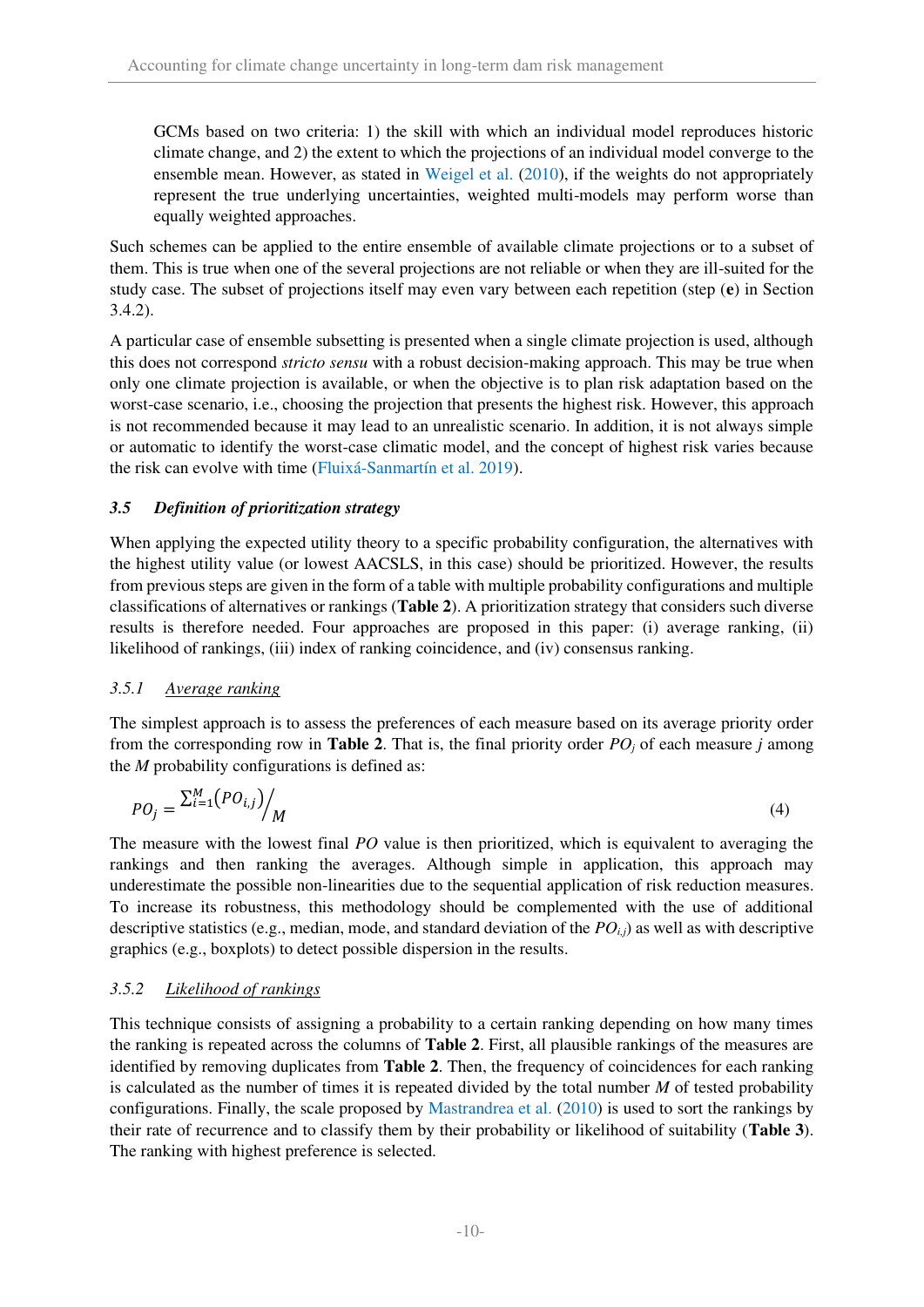By considering each ranking independently, this method cannot capture the similarity of ranking pairs. For example, among the following prioritization rankings, A and B (where alternatives 2 and 1 are the most suitable) are much more similar than ranking C. However, each ranking is treated as a separate entity without correlation with the others. This ineffectiveness is reduced when testing more probability configurations.

- **Ranking A**: 2, 1, 4, 5, 3
- **Ranking B**: 2, 1, 5, 4, 3
- **Ranking C**: 5, 4, 3, 1, 2

<span id="page-10-0"></span>**Table 3.** Classification of the ranking preference according to their frequency (adapted from Mastrandrea et al. (2010)).

| Frequency of ranking | Preference of ranking      |
|----------------------|----------------------------|
| $>99\%$              | Exceptionally high         |
| $90\%$ - $99\%$      | Very high                  |
| $60\% - 90\%$        | High                       |
| $33\% - 66\%$        | About as preferable as not |
| $10\% - 33\%$        | Low                        |
| $1\% - 10\%$         | Very low                   |
| $0\% - 1\%$          | Exceptionally low          |
|                      |                            |

#### *3.5.3 Index of ranking coincidence*

Morales-Torres et al. (2019) proposed a methodology to consider epistemic uncertainty for riskinformed management. They developed an index of coincidence to measure the effects of uncertainty when calculating the prioritization sequences. The index quantifies differences in the order of measures between each sequence issued from the results of a second-order probabilistic risk analysis and the reference sequence obtained from the averages of the first-order risk analysis.

Therefore, a new index is proposed in this work to obtain the likelihood of an ensemble of rankings for measures with respect to a series of reference rankings. The index of ranking coincidence (IRC) is expressed as:

$$
IRC = \frac{\sum_{i=1}^{M} \left( \sum_{j=1}^{N} \left( 1 - \frac{|PO_j^{(r)} - PO_{i,j}|}{max(PO_j^{(r)} - 1, N - PO_j^{(r)})} \right) \right)}{M \cdot N}
$$
\n(5)

where *M* is the number of probability configurations tested, *N* is the number of proposed measures,  $PO_j^{(r)}$  is the priority order of measure *j* in the reference ranking, and  $PO_{i,j}$  is the priority order of measure *j* in the ranking from probability configuration *i*. It is noted that the expression  $max(PO_j^{(r)}-1, N\text{-}PO_j^{(r)})$ represents the maximum possible distance between the priority orders of the reference and the compared rankings.

The proposed procedure based on this index is as follows:

- Extract the *N!* permutations without repetition of the *N* envisioned measures
- Consider each permutation as a reference ranking to calculate the *IRC* compared with the rest of the *M* rankings
- The ranking representing the highest *IRC* is adopted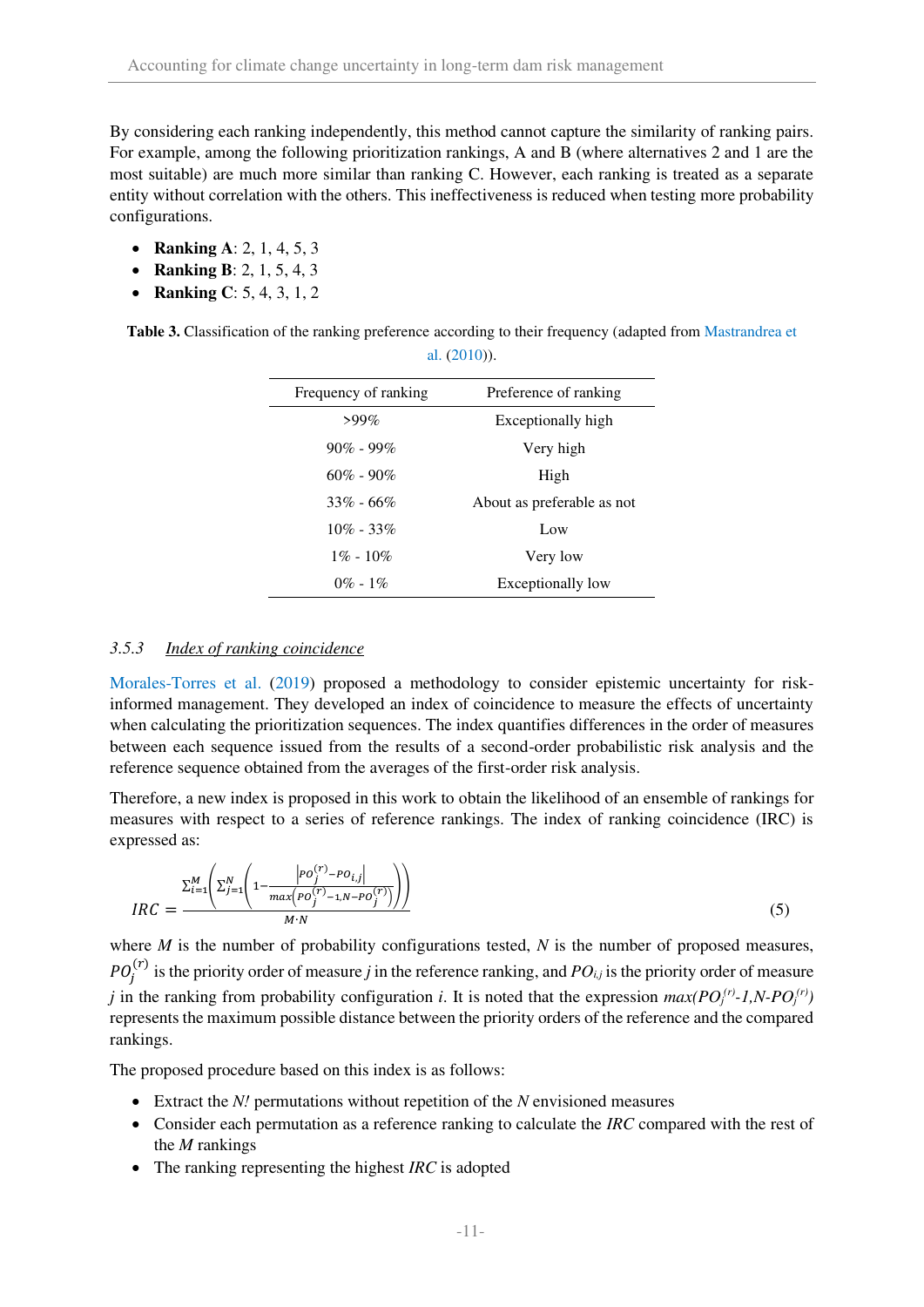## *3.5.4 Consensus ranking*

A more complex approach consists of applying consensus ranking analyses. The resulting prioritization matrix given in **[Table 2](#page-8-1)** represents a set of *M* ordinal rankings of *N* risk reduction measures. The goal is to define a consensus ranking that presents the maximum degree of consensus within the *M* rankings. This technique has received growing consideration over the past few years and has been widely used in a variety of domains (Leyva López and Alvarez Carrillo 2015; Luo et al. 2018; Meila et al. 2012; Plaia et al. 2019).

The procedure consists primarily of two stages. First, the agreement between rankings needs to be quantified, which can be achieved through dissimilarity or distance measures between the rankings. The most common measures are those related to distances or correlations. The measures related to distances evaluate the distance between any two elements in the set of *N* ordered objects (Farnoud Hassanzadeh and Milenkovic 2014). Rank correlation coefficients measure the degree of similarity between two rankings by associating a value of +1 to those in full agreement and -1 to those in full disagreement (and all others in between). A large assortment of methods can be used to accomplish this (Kendall and Gibbons 1990). Typical examples of metrics in this framework are Spearman's ρ and Kendall's τ (Kendall 1938). Spearman's ρ is the sum of square differences in the ranks at which items appear, while Kendall's τ is based on the concept of measuring the minimum number of interchanges for adjacent ranked objects as required to transform one ranking into the other. However, other metrics, such as the Kemeny distance (Kemeny and Snell 1962) or the  $\tau_x$  of Emond and Mason (Emond and Mason 2002), have been developed to solve different limitations of common methods.

Second, the agreements among rankings must then be combined to identify a compromise or a consensus. The objective is to select the ranking that maximizes the average correlation with (or, equivalently, minimizes the average distance to) the *M* rankings. Different strategies and algorithms can be used for complex problems (Amodio et al. 2016; Emond and Mason 2002).

In the context of the proposed prioritization strategy and similar to the previous strategy, the suggested approach includes:

- Extract the *N!* permutations without repetition of the *N* envisioned measures
- For each permutation, measure the agreement with the remaining *M* rankings using one of the available metrics
- Choose the combination that verifies the defined consensus criteria

## *3.6 Identification of sequence of implementation*

The proposed approach is an iterative process that must be repeated (steps 2 to 6 in **[Figure 2](#page-4-0)**) until the sequence of implementation for all measures is obtained. In its first iteration, the entire set of risk reduction measures is ranked from best- to worst-suited, and the best measure is selected as the first to be implemented. At each new iteration, the new base state is defined from the previous implemented measures and the effects of the remaining proposed measures are analyzed. The process is applied again, but to the set of measures not including the ones selected from the previous iterations. A sequence of measures is finally obtained after this process is consecutively followed. Hence, the procedure does not intend to choose between different alternatives but prioritizes them by assuming that sufficient time and resources would allow all of them to be implemented. Although the final sequence may not be systematically the optimal option, it is intended to be the most agreed not only among all the climate projections but across the different probability configurations.

For each iteration, the decision time horizon and the time of implementation of the measures must be re-assessed based on the efficiency of the previous measures and on other factors such as the remaining funding capacity or the program of scheduled maintenance works.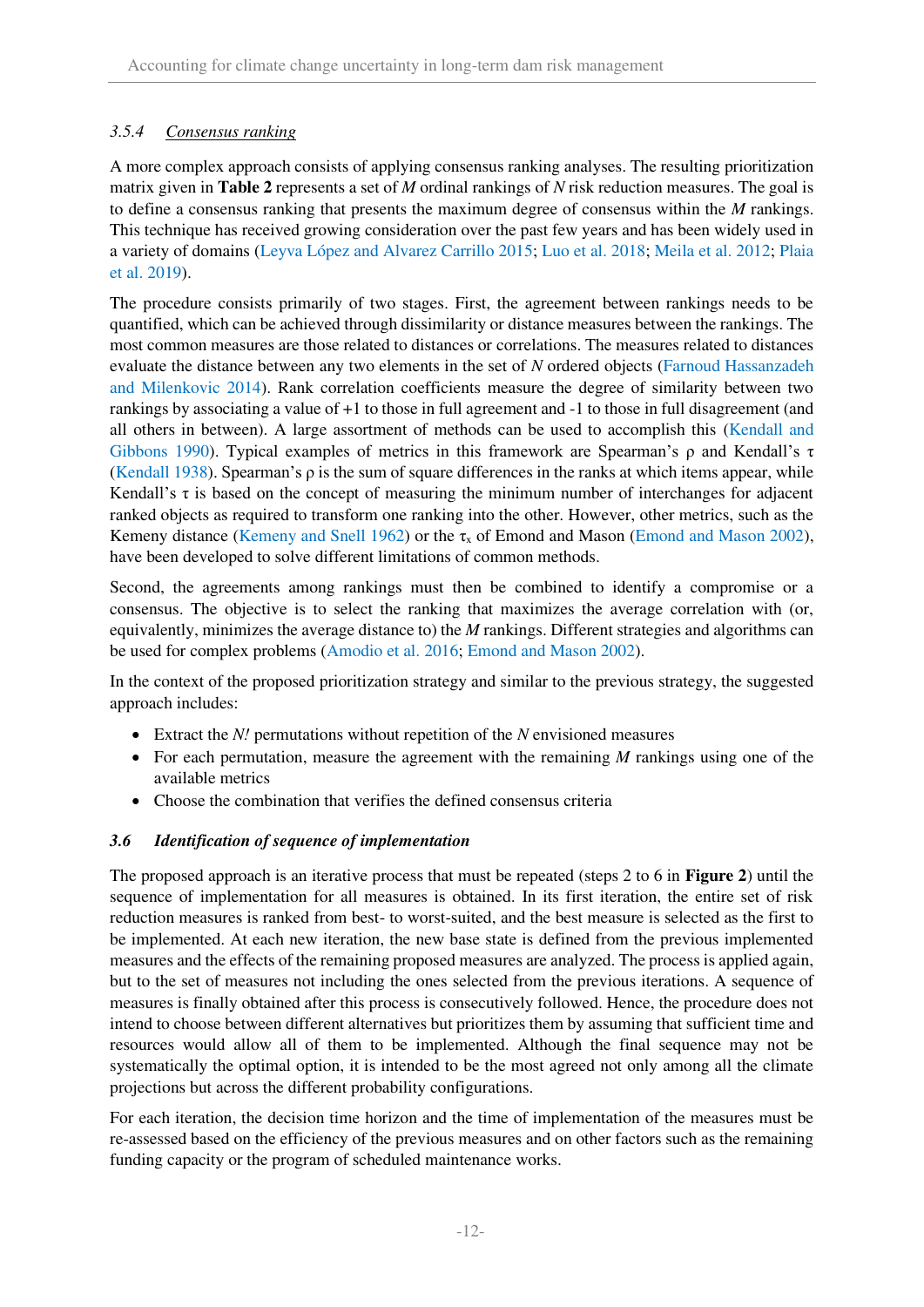# **4 CASE STUDY**

The proposed methodology was applied to the case study of a Spanish dam from the Duero River Basin Authority. The Santa Teresa dam is a concrete gravity dam built in 1960 with a height of 60 m and a length of 517 m. The reservoir has a capacity of 496  $\text{hm}^3$  at its normal operating level and is bound by the Santa Teresa dam and a smaller auxiliary dike. The dam is equipped with a spillway regulated by five gates capable of relieving a total of 2,017  $\mathrm{m}^3$ /s with two bottom outlets each having a release capacity of 88  $\mathrm{m}^3/\mathrm{s}$ .

The effects of climate change on the failure risk of this dam through the end of the  $21<sup>st</sup>$  century were assessed by Fluixá-Sanmartín et al. (2019). It is worth mentioning that, although there may be other sources of uncertainty embodied in other risk components, in this assessment a first-order probabilistic analysis (Pate-Cornell 2002) for the structural response was carried out. This assumes a mean conditional failure probability for each loading state (*p(f|e)* from Eq. (1)), which allows us to focus on the influence of climate-related uncertainties.

An overall risk increase is expected based on most scenarios, which indicates significant risk uncertainty as given by the dispersion in the climate projection inputs. This highlights the difficulty of unequivocally defining recommendations for dam owners and managers on how to develop and implement risk reduction strategies. Such issues impose a need to address the associated uncertainty of climate modeling under a decision-making approach. Therefore, this approach was used to define a robust decisionmaking strategy for risk reduction under climate uncertainty based on the procedure displayed in **[Figure](#page-4-0)  [2](#page-4-0)**.

## *4.1 Risk estimation*

The authors used in Fluixá-Sanmartín et al. (2019) a risk model for the dam with the iPresas software (iPresas 2019) to compute the associated failure risks for current conditions and for future climate scenarios. This study integrated the various projected effects acting on each component of the risk, and was based on existing data and models from different sources such as climate projections, historical hydro-meteorological data or the water resource management model. It is worth mentioning that the reservoir's exploitation rules were extracted from the current Hydrological Plan of the Duero River Basin (Confederación Hidrográfica del Duero 2015) and were adapted based on the the expected population evolution in the study area. A complete description of the model and the methodology followed to obtain future risks can be found in Fluixá-Sanmartín et al. (2019).

The analysis was applied using 21 climate projections (CPs) extracted from the World Climate Research Programme (WCRP) Coordinated Regional Downscaling Experiment (CORDEX) project (Giorgi et al. 2009) that encompassed three RCPs (RCP2.6, RCP4.5 and RCP8.5). This gave a total of 47 combinations of CPs and RCPs (**[Table 4](#page-13-0)**).

The results were obtained over four periods (1970-2005; 2010-2039; 2040-2069; and 2070-2099), which were used as reference points (years 2005, 2039, 2069, and 2099, respectively) to interpolate the risk and failure probability for any given year. Accordingly, the evolution of risk for each CP–RCP combination through the end of the 21<sup>st</sup> century was calculated.

## *4.2 Risk evaluation*

The USBR tolerability criteria (USBR 2011) was applied to determine the convenience of implementing mitigation measures. These tolerability guidelines were represented on an f-N graph where the vertical axis represents the failure probability and the horizontal axis represents the average life loss, which can be obtained by dividing the social risk by the failure probability.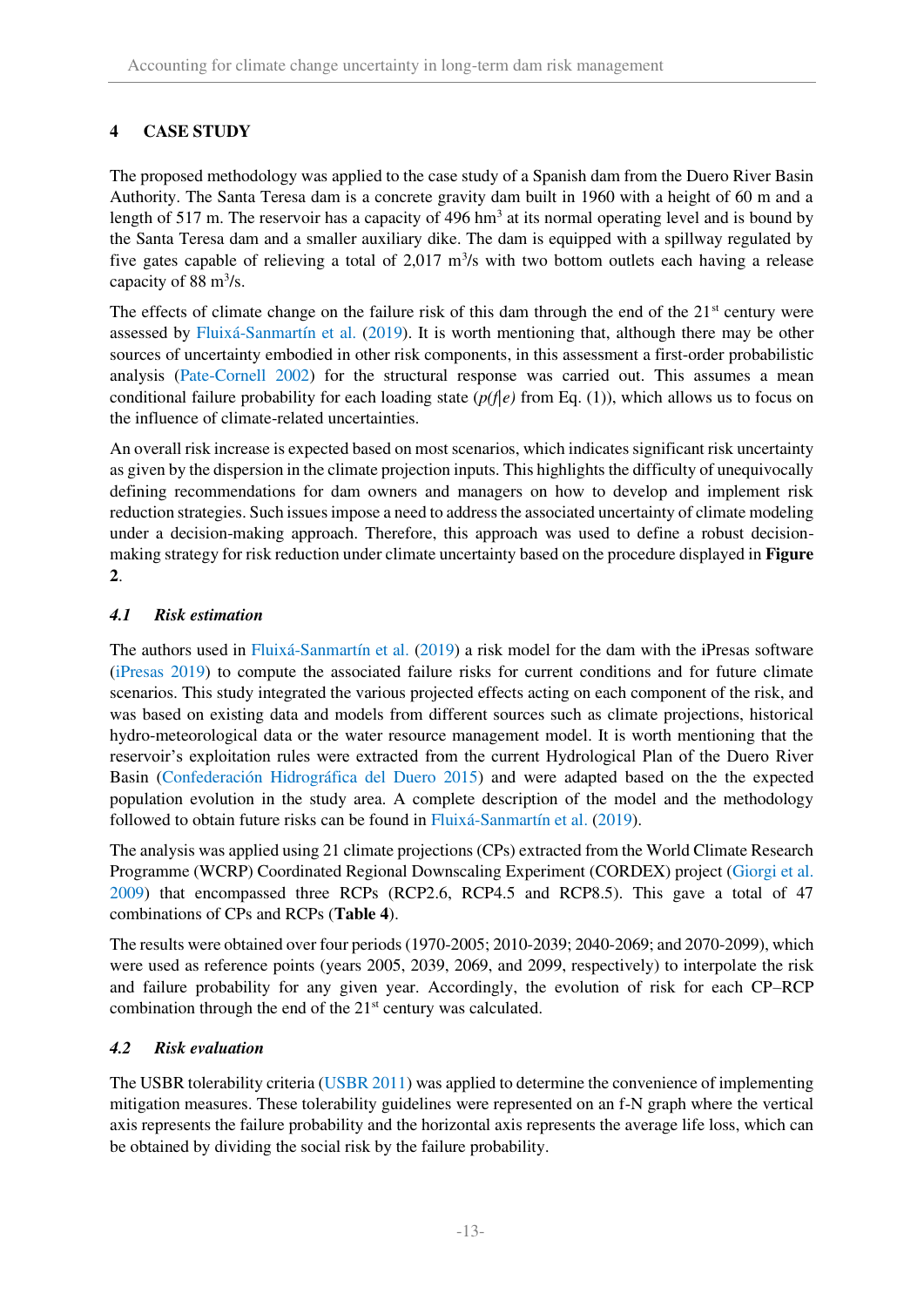| $\rm ID$        | Driving GCM                      | Ensemble | Institute              | RCM             | <b>RCP2.6</b> | <b>RCP4.5</b> | <b>RCP8.5</b> |
|-----------------|----------------------------------|----------|------------------------|-----------------|---------------|---------------|---------------|
| CP1             | <b>CNRM-CERFACS-</b><br>CNRM-CM5 | rlilpl   | <b>CLMcom</b>          | CCLM4-8-<br>17  |               | $\mathbf X$   | $\mathbf X$   |
| CP <sub>2</sub> | <b>CNRM-CERFACS-</b><br>CNRM-CM5 | rlilpl   | <b>SMHI</b>            | RCA4            |               | $\mathbf x$   | X             |
| CP3             | ICHEC-EC-EARTH                   | r12i1p1  | <b>CLMcom</b>          | CCLM4-8-<br>17  | X             | X             | $\mathbf X$   |
| CP4             | <b>ICHEC-EC-EARTH</b>            | r12i1p1  | <b>KNMI</b>            | RACMO22E        | $\mathbf X$   | $\mathbf X$   | $\mathbf X$   |
| CP <sub>5</sub> | ICHEC-EC-EARTH                   | r12i1p1  | <b>SMHI</b>            | RCA4            | $\mathbf X$   | X             | $\mathbf X$   |
| CP <sub>6</sub> | ICHEC-EC-EARTH                   | rlilpl   | <b>KNMI</b>            | RACMO22E        |               | X             | $\mathbf X$   |
| CP7             | ICHEC-EC-EARTH                   | r3i1p1   | <b>DMI</b>             | HIRHAM5         | $\mathbf{X}$  | X             | $\mathbf x$   |
| CP8             | IPSL-IPSL-CM5A-LR                | rlilpl   | <b>GERICS</b>          | <b>REMO2015</b> | $\mathbf X$   |               |               |
| CP9             | IPSL-IPSL-CM5A-MR                | rlilpl   | IPSL-<br><b>INERIS</b> | WRF331F         |               | $\mathbf X$   | X             |
| CP10            | IPSL-IPSL-CM5A-MR                | rlilpl   | <b>SMHI</b>            | RCA4            |               | X             | $\mathbf X$   |
| CP11            | MOHC-HadGEM2-ES                  | rlilpl   | <b>CLMcom</b>          | CCLM4-8-<br>17  |               | $\mathbf X$   | $\mathbf X$   |
| CP12            | MOHC-HadGEM2-ES                  | rlilpl   | <b>DMI</b>             | HIRHAM5         |               |               | $\mathbf X$   |
| CP13            | MOHC-HadGEM2-ES                  | rlilpl   | <b>KNMI</b>            | RACMO22E        | $\mathbf X$   | $\mathbf X$   | $\mathbf X$   |
| CP14            | MOHC-HadGEM2-ES                  | rlilpl   | <b>SMHI</b>            | RCA4            | $\mathbf X$   | $\mathbf X$   | $\mathbf X$   |
| CP15            | MPI-M-MPI-ESM-LR                 | rlilpl   | <b>CLMcom</b>          | CCLM4-8-<br>17  |               | X             | $\mathbf X$   |
| CP16            | MPI-M-MPI-ESM-LR                 | rlilpl   | MPI-CSC                | <b>REMO2009</b> | $\mathbf X$   | $\mathbf X$   | $\mathbf X$   |
| CP17            | MPI-M-MPI-ESM-LR                 | rlilpl   | <b>SMHI</b>            | RCA4            | $\mathbf X$   | X             | $\mathbf X$   |
| CP18            | MPI-M-MPI-ESM-LR                 | r2i1p1   | MPI-CSC                | <b>REMO2009</b> | $\mathbf X$   | X             | $\mathbf X$   |
| CP19            | NCC-NorESM1-M                    | rlilpl   | <b>DMI</b>             | HIRHAM5         |               | $\mathbf X$   | $\mathbf X$   |
| CP20            | NCC-NorESM1-M                    | rlilpl   | <b>SMHI</b>            | RCA4            |               |               | X             |
| CP21            | NOAA-GFDL-GFDL-<br>ESM2G         | rlilpl   | <b>GERICS</b>          | <b>REMO2015</b> | $\mathbf X$   |               |               |

<span id="page-13-0"></span>**Table 4.** List of climatic projections (CP) used in the case study showing the driving GCM, ensemble member, institute, and RCM for each where the RCP is available.

An initial limit was set at a failure probability of  $10^{-4}$  years<sup>-1</sup>, which is related to individual risk, public responsibility of the dam owner, and protecting the image of the organization. A second limit was set for social risk, suggesting a maximum of  $10^{-3}$  lives/year. These limits define two areas. The upper (lower) area indicates that the risk reduction measures are more (less) justified when further from the limit lines. Moreover, a limit on consequences is placed on the value of 1,000 lives. If the risk is to the right of this line, risks should be evaluated carefully, ensuring the as-low-as-reasonably-practicable (ALARP) considerations are addressed. The ALARP suggest that tolerable risks should only be assumed if their reduction is impracticable or the cost of such reductions is disproportional to its safety gain.

**[Figure 4](#page-14-0)** presents the results corresponding to the year 2019, which were calculated using linear interpolation of the risks for the four different periods described before. Each point represents the 2019 projected dam risk situation based on a certain CP-RCP combination. The USBR recommendations suggest that none of the cases indicate an urgent need for risk reduction measures.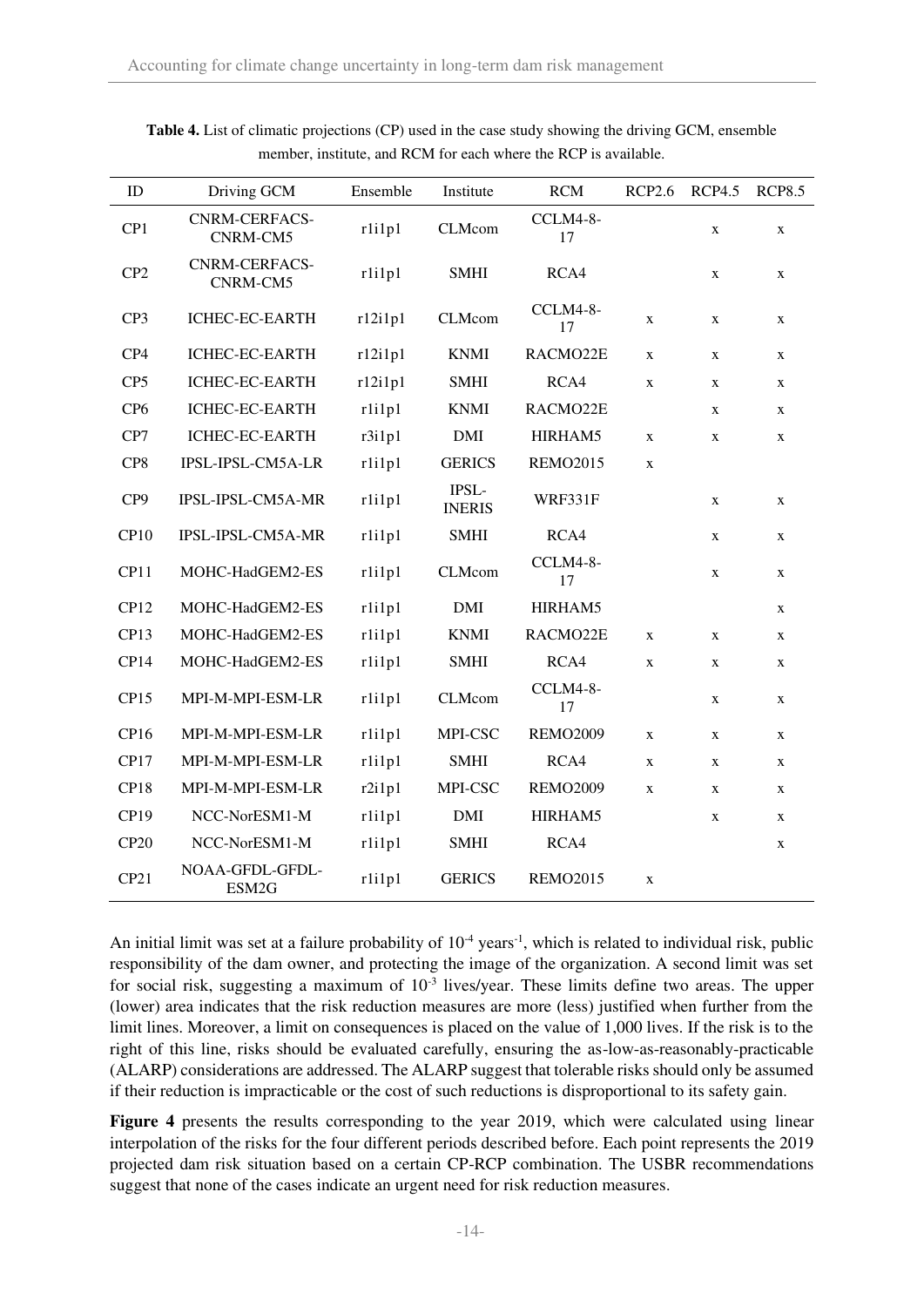However, the results show a progressive deterioration of the dam risk conditions for most of the projections. For example, **[Figure 5](#page-14-1)** shows the risk in 2059 is confronted with the USBR tolerability criteria. As risk progresses with time, more cases are found to be above the tolerability limits. Therefore, the need for risk mitigation becomes progressively more important.



**USBR Dam Safety Risk Guidelines - 2019** 

<span id="page-14-0"></span>**Figure 4.** USBR tolerability criteria and f-N points representing the estimated failure probability and loss of life based on the risk results for 2019.



<span id="page-14-1"></span>**Figure 5.** USBR tolerability criteria and f-N points representing the estimated failure probability and loss of life based on the risk results for 2059.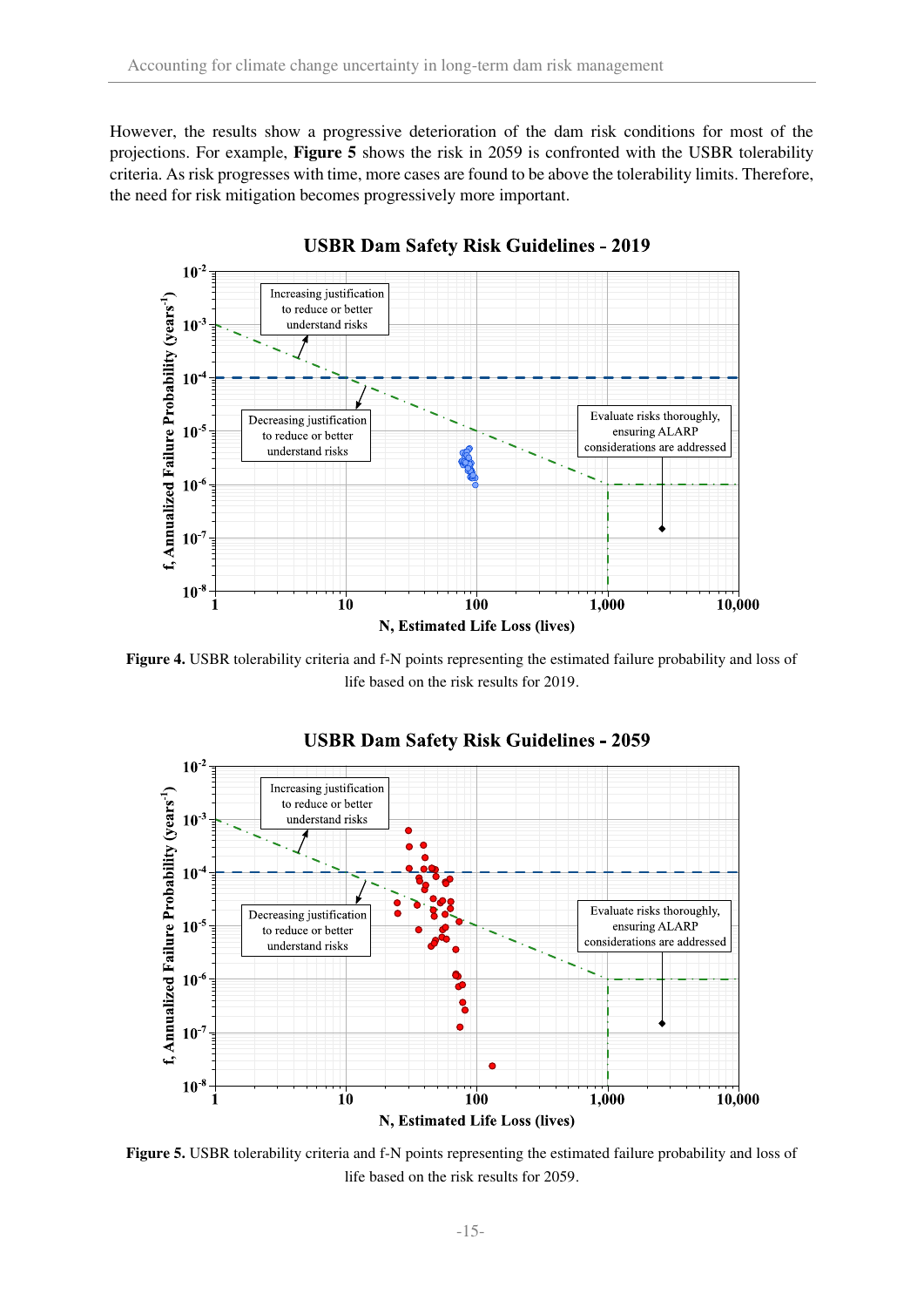## *4.3 Definition of risk reduction measures*

The results justify the implementation of risk reduction measures to address risk in the medium and long term. Four measures are proposed based on prior risk analyses performed on a set of dams from the Duero River Basin Authority (Ardiles et al. 2011; Morales-Torres et al. 2016) combining the recommendations of failure mode identification working sessions and the actions foreseen by the dam manager. Quantitative risk results were used to select the most efficient options for further analysis and prioritization. In addition, two measures (C and D) were designed selecting the most efficient configuration of wall height and spillway crest level by comparing its costs with the risk reduction achieved. A description of each measure is presented below, and the corresponding implementation and operation costs are provided in **[Table 5](#page-15-0)**.

- **Measure A**: Implementation of an emergency action plan. This measure reduces the potential societal consequences of dam failure by applying adequate protocols and systems for warning and evacuating the downstream population. Measure A does not impact the failure probability or economic risk, but only affects social risk as it only addresses the exposure of at-risk populations.
- **Measure B**: Construction of a continuous concrete parapet wall with height of 1.5 m along the dam and the auxiliary saddle dam. The direct effect is an increased dam freeboard, which reduces the probability of overtopping.
- **Measure C**: Lowering the spillway crest level by 1.5 m and replacing the Tainter gates that regulate the outflows. This increases the discharge capacity through each gate from 403 m<sup>3</sup>/s at its nominal operating level up to  $588 \text{ m}^3/\text{s}$ .
- <span id="page-15-0"></span>• **Measure D**: Implementation of an enhanced maintenance program for spillway gates. The gate reliability is assumed to progressively deteriorate with time. Under this measure, the individual reliabilities are conserved, which reduces future dam failure risks.

| Measure | Implementation cost | Operation cost          |
|---------|---------------------|-------------------------|
| A       | 601,528 €           | 30,076 $\epsilon$ /year |
| B       | $479,413 \in$       | $0 \in$ /year           |
| C       | $2,817,365 \in$     | $0 \in$ /year           |
|         | 0€                  | 82,750 €/year           |

**Table 5.** Implementation and maintenance costs for each risk reduction measure.

# *4.4 Estimation of the efficiency in risk reduction for each measure*

The risk model was used to compute the evolution of social and economic risks through the end of the 21<sup>st</sup> century by considering the effects of each measure on the different dam safety components. This assesses the efficiency of each measure and for each future scenario by applying the AACSLS indicator (Fluixá-Sanmartín et al. 2020). One of the key factors in assessing the efficiency of each measure using the AACSLS is the definition of the decision time horizon, which is the upper limit of the time interval during which the investment is justifiably financed (Lind 2007). Given the age of the Santa Teresa dam and the functionality of the proposed risk reduction measures, the decision time horizon was set to 40 years. Thus, the study period is from 2019 to 2059.

Once the indicator was computed, the four proposed risk reduction measures were ranked for each of the 47 CP-RCP combinations using only the AACSLS indicator (lower AACSLS values indicate more efficient options). **[Figure 6](#page-17-0)** shows the uncertainty behind the analysis as the number of combinations that lead to a specific priority order for each measure. As a result, it appears that Measure A is ranked primarily in the 2<sup>nd</sup> position and Measure D is in last position. However, it remains unclear what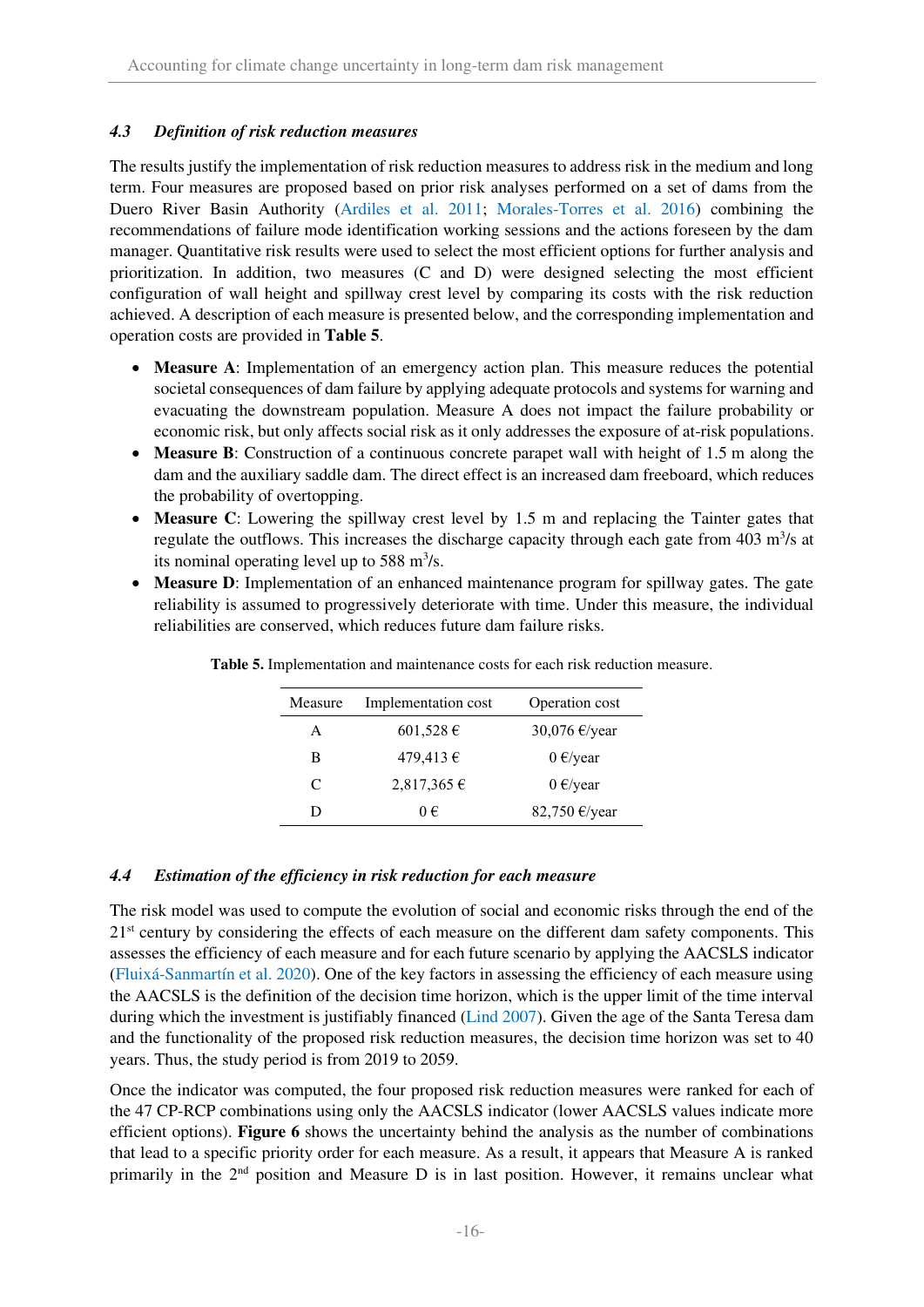positions ( $1<sup>st</sup>$  and  $3<sup>rd</sup>$ ) occupy Measures B and C. This highlights the need for a more robust approach to define the sequence of measures to implement.

## *4.5 Multi-model combination*

Next, the Multi-Prior Weighted Scenarios Ranking method was applied. The robustness of the four measures were first evaluated, and a total of 100 probability configurations were established. For each configuration, a set of 47 probabilities were generated and associated with each CP and RCP combination. The scenario weighting scheme was then used to produce purely random probabilities. Next, the expected utility of each measure *j* was calculated following Eq. (3) to establish the measure ranking based on the increasing expected utility. For each probability configuration, the measures were prioritized and a table analogous to **[Table 2](#page-8-1)** was obtained from their prioritization orders.

## *4.6 Prioritization strategy*

Once the rankings were obtained for the 100 tested probability configurations, the four prioritization strategies were applied. These measures are the average ranking, likelihood of rankings, index of ranking coincidence, and consensus ranking (in this case, using the Spearman's ρ rank correlation coefficient to quantify the agreement between rankings).

## *4.7 Identification of the implementation sequence*

The procedure from steps 2 to 6 of **[Figure 2](#page-4-0)** has been sequentially applied to identify the optimal sequence of risk reduction measures. The procedure was repeated at each implementation step (i.e., considering each step as the case with the previous measures already implemented to analyze the effects of the remaining proposed measures) until the sequence of measures was finally obtained.

At each step of the implementation, the same prioritization ranking of measures was consistently obtained with all the tested methods, which highlights the robustness and high confidence of the choices made. It is noted that a waiting period of 2 years was fixed between each measure implementation to account for budget limitations and the completion of measures. Subsequent application of this procedure led to the following sequence of measure implementation (**[Table 6](#page-17-1)**):

- $\bullet$  1<sup>st</sup> step: Measure B
- $2<sup>nd</sup>$  step: Measure A
- 3<sup>rd</sup> step: Measure C
- $\bullet$  4<sup>th</sup> step: Measure D

The homogeneity of the obtained results is in contrast with the uncertainty shown in **[Figure 6](#page-17-0)**, which emphasizes the convenience of the proposed approach.

Moreover, the risks in 2059 (after the 40-years decision time horizon) resulting from the sequential implementation of the four measures were computed and are presented in **[Figure 7](#page-18-0)**. Starting with the base case situation in 2059 (**[Figure 5](#page-14-1)**), a progressive reduction in both the failure probability and life loss is observed as the measures are implemented. It is noted that some measures, such as B or C, reduce both the failure probability and the average consequences. However, as mentioned above, Measure A only reduces the societal consequences and does not impact the failure probability.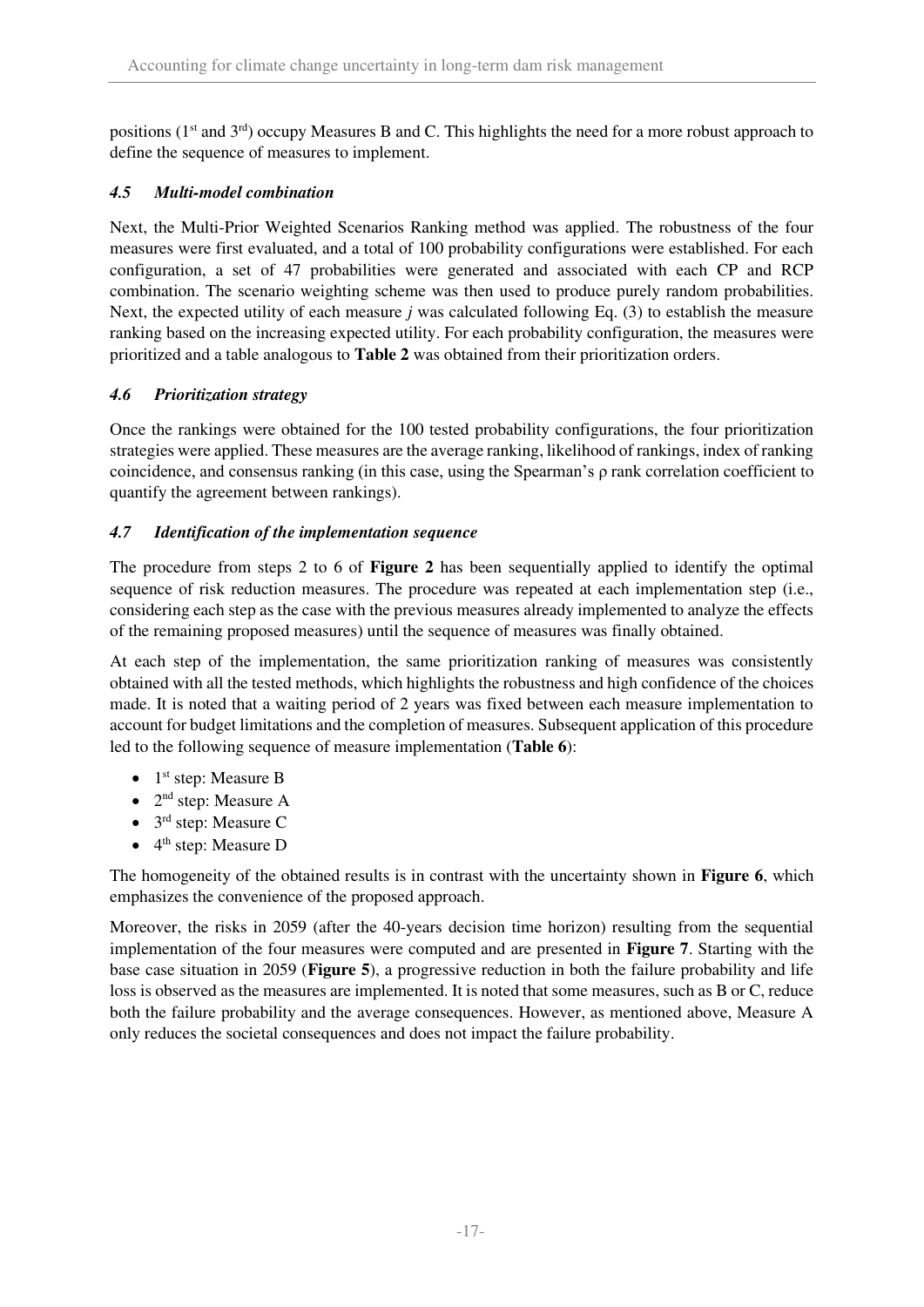|                              | Measure       |   |  |  |  |
|------------------------------|---------------|---|--|--|--|
| Strategy                     | А             | В |  |  |  |
| Average ranking              |               |   |  |  |  |
| Likelihood of rankings       | $\mathcal{L}$ |   |  |  |  |
| Index of ranking coincidence | 2             |   |  |  |  |
| Consensus ranking            |               |   |  |  |  |

<span id="page-17-1"></span>**Table 6.** Order of implementation in the sequence of risk reduction measures based on each of the proposed prioritization strategies.



<span id="page-17-0"></span>**Figure 6.** Number of cases (CP-RCP combinations) leading to the priority order for each risk reduction measure.

Furthermore, as the implementation of the measures progresses, progressively fewer cases are above the tolerability criteria. For example, after implementing Measure A, all cases are below the social risk limit of  $10^{-3}$  lives/year. While this would imply that the implementation of further measures is no longer justified, risk is expected to continue to rise through the end of the 21<sup>st</sup> century. Therefore, the measures that may not be entirely justified for a specific period could be necessary when considering a wider time horizon.

It is noted that current USBR guidelines do not include the temporal dimension in their criteria, indicating they do not account for the influence of climate change. Therefore, a re-definition of such recommendations is worthwhile. After revising these criteria, the proposed methodology is re-defined or techniques to update its application are established.

Moreover, in order to assess the sensitivity of the results to the weighting scheme selected, the analysis has been repeated using the "Equal weights" scheme instead of purely random probabilities. In this case, the procedure consists of a unique configuration where all climate projections have equal probabilities. According to the results, the same sequence of measure implementation as in **[Table 6](#page-17-1)** has been obtained for the four proposed prioritization strategies.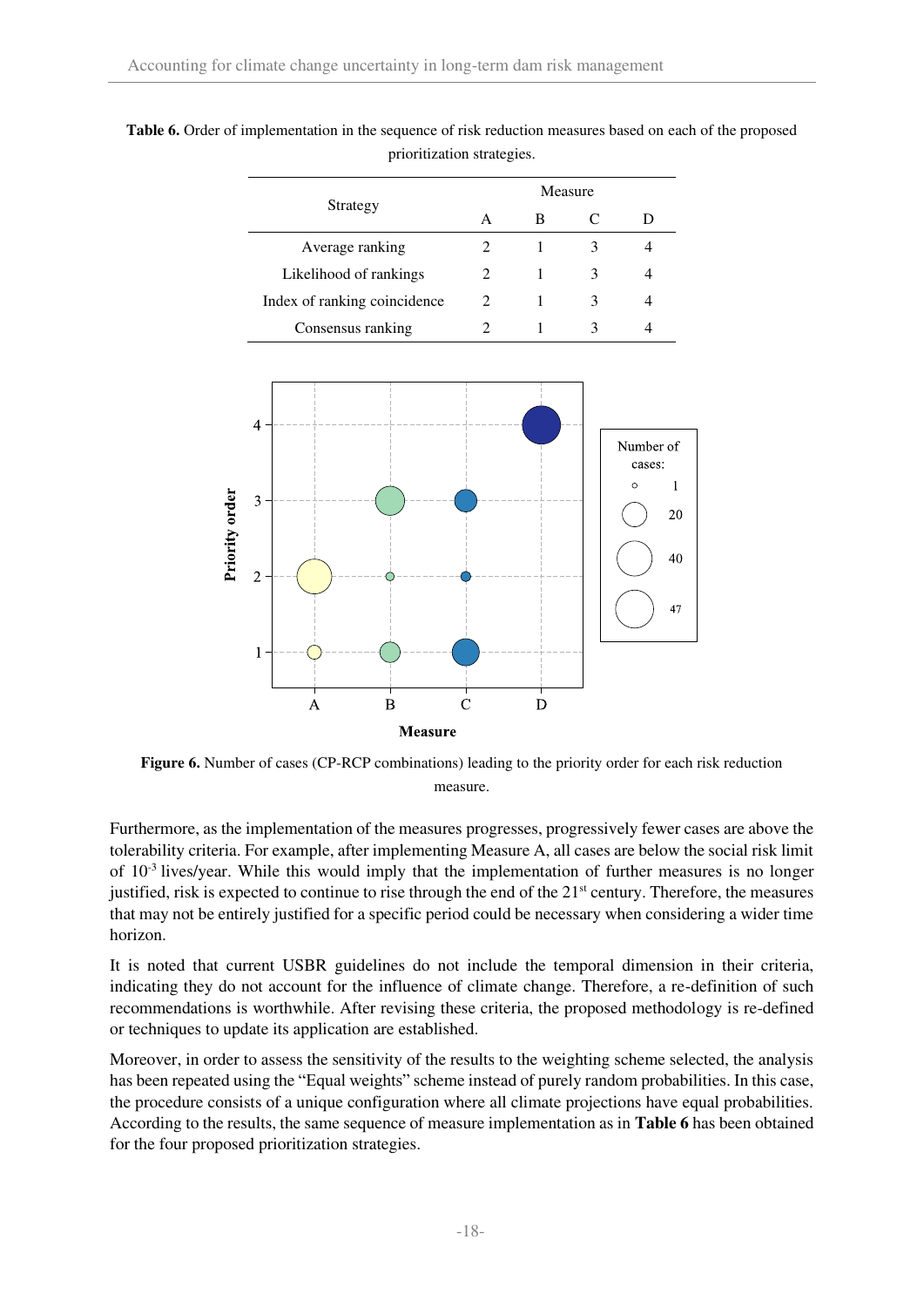

**USBR Dam Safety Risk Guidelines - 2059** 

<span id="page-18-0"></span>Figure 7. Representation of the f-N points for the estimated failure probability and loss of life in 2059 after sequentially implementing (a) Measure B, (b) Measures B and A, (c) Measures B, A and C, and (d) Measures B, A, C and D.

## **5 CONCLUSIONS**

Advances are being made towards adaptation approaches for dam risk management under the influence of climate change to help dam owners and safety practitioners in their decision-making processes. However, some factors remain a challenge and must be comprehensively integrated in such a process. In particular, further efforts that address the intrinsic uncertainties related to climate change are needed. This work presents an innovative approach on dealing with climate uncertainty applied to dam risk management based on robust decision-making strategies coupled with climate scenario probabilities assignation.

The proposed Multi-Prior Weighted Scenarios Ranking approach encompasses a complete procedure that allows defining and ranking risk reduction measures based on their efficiency on short- to longterm operations. The methodology helps to establish the consensus sequence of risk reduction measures to be implemented by integrating the uncertainty of future scenarios. It guides the dam practitioner in selecting the scenario weighting scheme as well as in defining the alternatives prioritization strategy, while introducing a new index (IRC) to obtain the likelihood of an ensemble of rankings for measures. The usefulness of the approach consists of aggregating multiple scenarios by applying and adapting the expected utility theory and the multiple priors approach, providing different results than simply considering a compilation of states. The final result will be expressed as the most agreed sequence of measures, not only among all the climate projections considered, but across the different probability configurations.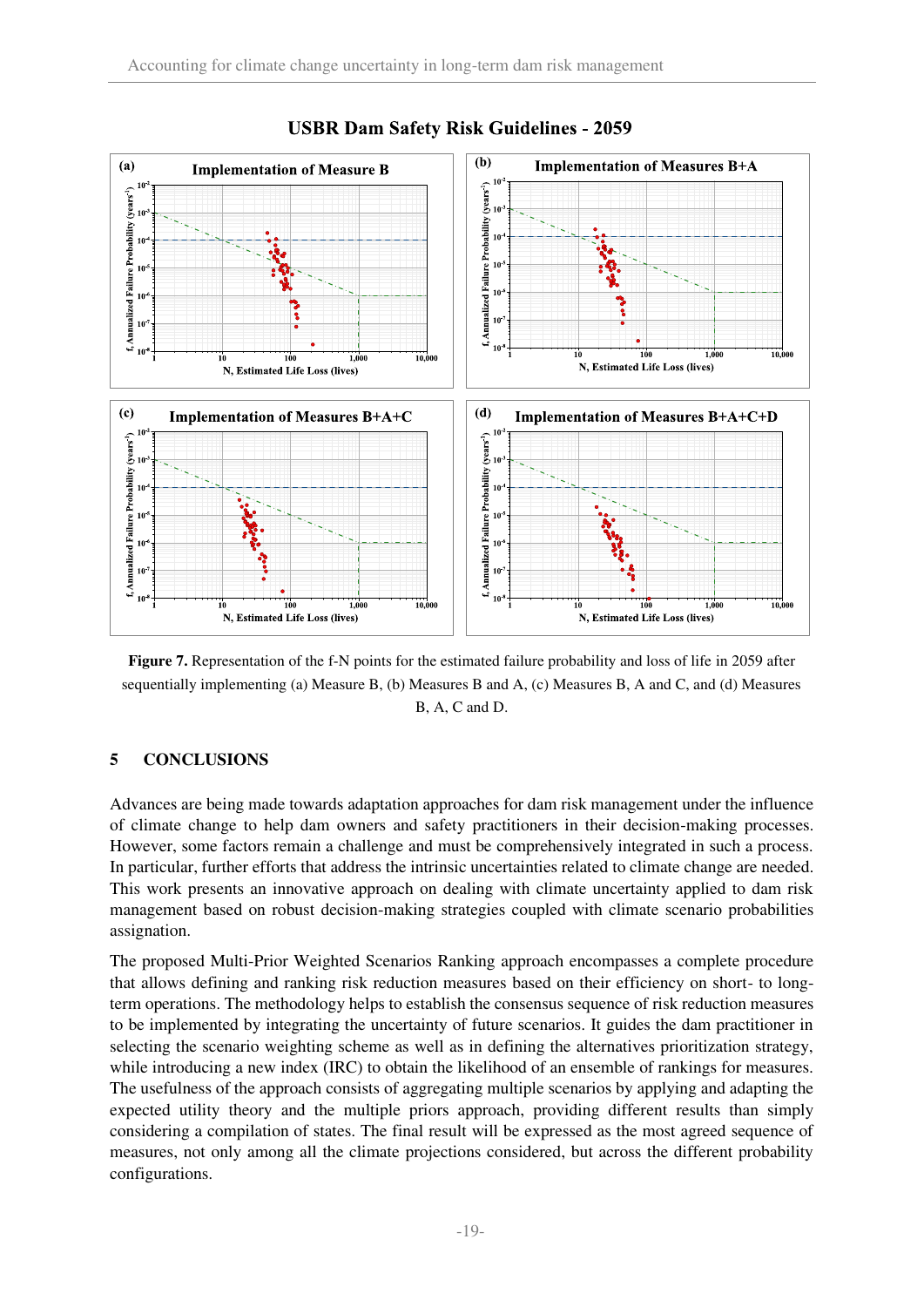The developed methodology was applied to the case study of a Spanish dam for which the risks were quantified for present and future states using a quantitative risk model. The results revealed the need for mitigation measures to reduce risks in the medium and long term. Four risk reduction measures were proposed and their effects analyzed. Different prioritization strategies were tested and the resulting measure rankings were compared for each implementation step using the AACSLS indicator and a multi-model combination procedure. Finally, the most favorable sequence of measure implementations was obtained, which prioritizes those that reduce future accumulated risk at lower costs. The results indicate a homogeneous portrayal of the most convenient and agreed courses of action for risk adaptation. It was demonstrated that such a methodology helps cope with uncertainty that arises from the existence of multiple climate scenarios while adopting a cost-benefit approach to help optimize economic resources in dam risk management.

Although climate change-related uncertainty was addressed in this work, other sources of uncertainty remain highly influential in dam risk assessment and should be integrated in a comprehensive approach for decision-making. Some of these include incomplete knowledge of the dam behavior (e.g., fragility curves) while others are affected by the intrinsic variability of climatic and environmental systems, or the effect of socioeconomic scenarios on the exploitation rules of the dam-reservoir system. Moreover, the assessment of climate change impacts on dam safety incorporates a series of limitations that remain a challenge, as raised in previous references of the authors (Fluixá-Sanmartín et al. 2018, 2019, 2020). This type of strategies would therefore benefit from complete analyses combining all sources of uncertainty, thus allowing to support decisions based on all of them altogether. Under this perspective, the advantage of using the risk modelling approach is that the impact of all types of uncertainties on each component of the risk can be easily identified and analysed, taking into account their potential interrelations.

#### **6 REFERENCES**

- Amodio, S., D'Ambrosio, A., and Siciliano, R. (2016). "Accurate algorithms for identifying the median ranking when dealing with weak and partial rankings under the Kemeny axiomatic approach." *European Journal of Operational Research*, 249(2), 667–676.
- ANCOLD. (2003). *Guidelines on Risk Assessment*. Australian National Committee on Large Dams.
- Ardiles, L., Sanz, D., Moreno, P., Jenaro, E., Fleitz, J., and Escuder-Bueno, I. (2011). "Risk Assessment and Management for 26 Dams Operated By the Duero River Authority (Spain)." *Proceedings of the 6th International Conference on Dam Engineering, 15-17 February 2011, LNEC, Lisbon, Portugal*, C. Pina, E. Portela, and J. Pereira Gomes, eds., CI-Premier Pte Ltd, Singapore.
- Baecher, G. B., Paté, M. E., and De Neufville, R. (1980). "Risk of dam failure in benefit-cost analysis." *Water Resources Research*, 16(3), 449–456.
- Bowles, D. (2001). "Advances in the practice and use of portfolio risk assessment." *ANCOLD Bulletin*, Australian National Committee on Large Dams, Australia, 21–32.
- Bowles, D. (2004). *ALARP Evaluation Using Cost Effectiveness and Disproportionality to Justify Risk Reduction*. Bulletin 127. Australian National Committee on Large Dams (ANCOLD), 89–106.
- Bowles, D., Brown, A., Hughes, A., Morris, M., Sayers, P., Topple, A., Wallis, M., and Gardiner, K. (2013). *Guide to risk assessment for reservoir safety management, Volume 2: Methodology and supporting information*. Environment Agency, Horison House, Deanery Road, Bristol, BS1 9AH, 329.
- Burke, M., Dykema, J., Lobell, D., Miguel, E., and Satyanath, S. (2011). *Incorporating Climate Uncertainty into Estimates of Climate Change Impacts, with Applications to U.S. and African Agriculture*. National Bureau of Economic Research, Cambridge, MA.
- CH2018. (2018). *CH2018 – Climate Scenarios for Switzerland*. Technical Report, National Centre for Climate Services, Zurich, 271.
- Chamberlain, G. (2000). "Econometric applications of maxmin expected utility." *Journal of Applied Econometrics*, 15(6), 625–644.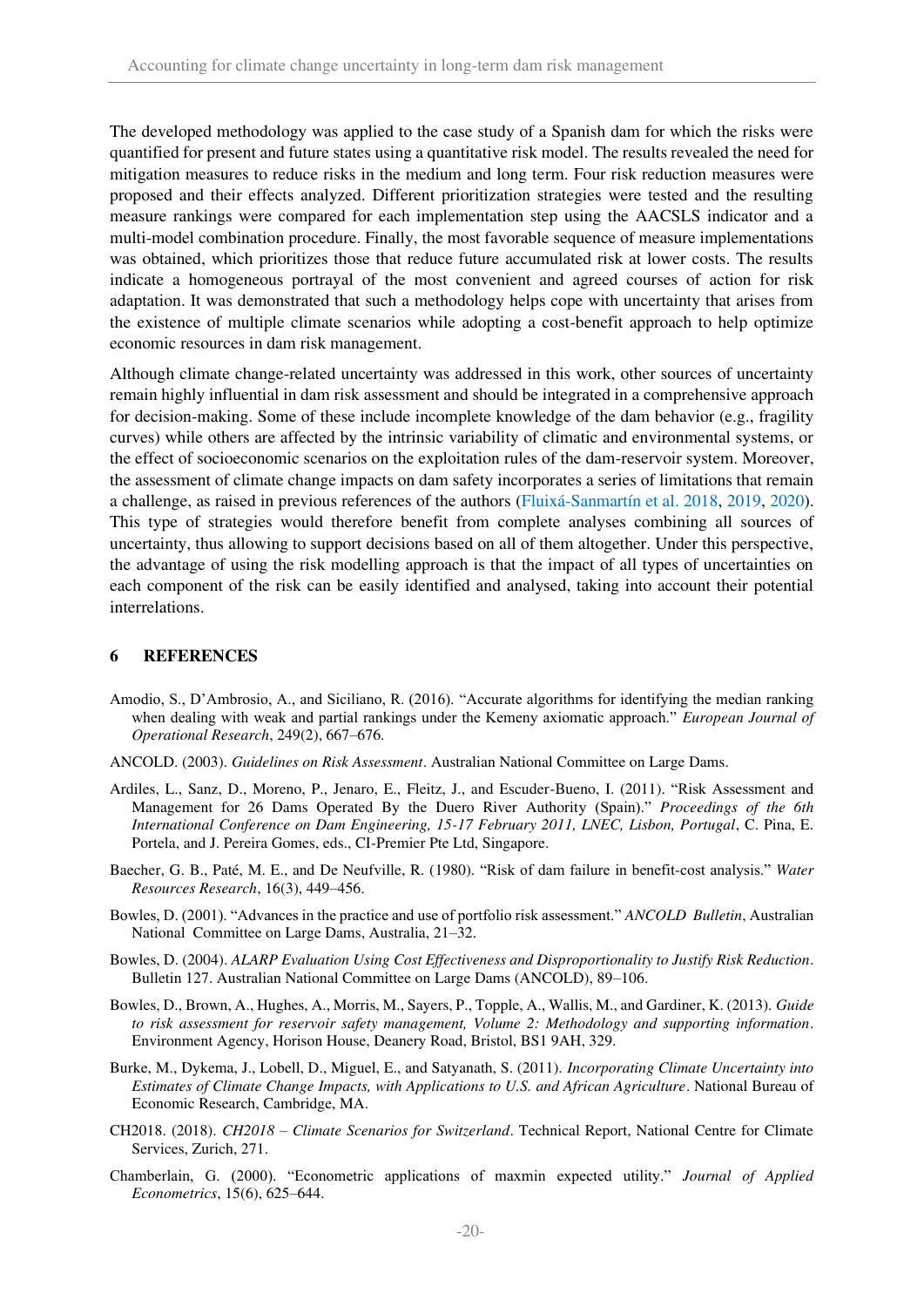- Chernet, H. H., Alfredsen, K., and Midttømme, G. H. (2014). "Safety of Hydropower Dams in a Changing Climate." *Journal of Hydrologic Engineering*, 19(3), 569–582.
- Choi, O., and Fischer, A. (2003). "The Impacts of Socioeconomic Development and Climate Change on Severe Weather Catastrophe Losses: Mid-Atlantic Region (MAR) And the U.S." *Climatic Change*, 58((1-2)), 149– 170.
- Christensen, J., Kjellström, E., Giorgi, F., Lenderink, G., and Rummukainen, M. (2010). "Weight assignment in regional climate models." *Climate Research*, 44(2–3), 179–194.
- Confederación Hidrográfica del Duero. (2015). *Plan Hidrológico de la parte española de la demarcación hidrográfica del Duero. 2015-2021.* Valladolid, Spain.
- Danthine, J.-P., and Donaldson, J. B. (2015). "Making Choices in Risky Situations." *Intermediate Financial Theory*, Elsevier, 55–86.
- Davis, J. B., Hands, D. W., and Mäki, U. (Eds.). (1998). *The handbook of economic methodology*. Cheltenham, UK ; Northampton, MA, USA.
- Dessai, S., and Hulme, M. (2004). "Does climate adaptation policy need probabilities?" *Climate Policy*, 4(2), 107– 128.
- Eggleston, H. S., Intergovernmental Panel on Climate Change, National Greenhouse Gas Inventories Programme, and Chikyū Kankyō Senryaku Kenkyū Kikan. (2006). *2006 IPCC guidelines for national greenhouse gas inventories*.
- Emond, E. J., and Mason, D. W. (2002). "A new rank correlation coefficient with application to the consensus ranking problem." *Journal of Multi-Criteria Decision Analysis*, 11(1), 17–28.
- European Environment Agency. (2017). *Climate change, impacts and vulnerability in Europe 2016: An indicatorbased report.*
- Farnoud Hassanzadeh, F., and Milenkovic, O. (2014). "An Axiomatic Approach to Constructing Distances for Rank Comparison and Aggregation." *IEEE Transactions on Information Theory*, 60(10), 6417–6439.
- Ferson, S., and Ginzburg, L. R. (1996). "Different methods are needed to propagate ignorance and variability." *Reliability Engineering & System Safety*, 54(2–3), 133–144.
- Fluixá-Sanmartín, J., Altarejos-García, L., Morales-Torres, A., and Escuder-Bueno, I. (2018). "Review article: Climate change impacts on dam safety." *Natural Hazards and Earth System Sciences*.
- Fluixá-Sanmartín, J., Escuder-Bueno, I., Morales-Torres, A., and Castillo-Rodríguez, J. T. (2020). "Comprehensive decision-making approach for managing time dependent dam risks." *Reliability Engineering & System Safety*, 203, 107100.
- Fluixá-Sanmartín, J., Morales-Torres, A., Escuder-Bueno, I., and Paredes-Arquiola, J. (2019). "Quantification of climate change impact on dam failure risk under hydrological scenarios: a case study from a Spanish dam." *Natural Hazards and Earth System Sciences*, 19(10), 2117–2139.
- Garlappi, L., Wang, T., and Uppal, R. (2004). "Portfolio Selection with Parameter and Model Uncertainty: A Multi-Prior Approach." *SSRN Electronic Journal*.
- Gersonius, B., Morselt, T., van Nieuwenhuijzen, L., Ashley, R., and Zevenbergen, C. (2012). "How the Failure to Account for Flexibility in the Economic Analysis of Flood Risk and Coastal Management Strategies Can Result in Maladaptive Decisions." *Journal of Waterway, Port, Coastal, and Ocean Engineering*, 138(5), 386–393.
- Giorgi, F., Jones, C., and Asrar, G. R. (2009). "Addressing climate information needs at the regional level: the CORDEX framework." *WMO Bulletin*, 58, 175–183.
- Giorgi, F., and Mearns, L. O. (2002). "Calculation of Average, Uncertainty Range, and Reliability of Regional Climate Changes from AOGCM Simulations via the 'Reliability Ensemble Averaging' (REA) Method." *Journal of Climate*, 15(10), 1141–1158.
- Haasnoot, M., Kwakkel, J. H., Walker, W. E., and ter Maat, J. (2013). "Dynamic adaptive policy pathways: A method for crafting robust decisions for a deeply uncertain world." *Global Environmental Change*, 23(2), 485– 498.
- Haasnoot, M., Middelkoop, H., Offermans, A., Beek, E. van, and Deursen, W. P. A. van. (2012). "Exploring pathways for sustainable water management in river deltas in a changing environment." *Climatic Change*, 115(3–4), 795–819.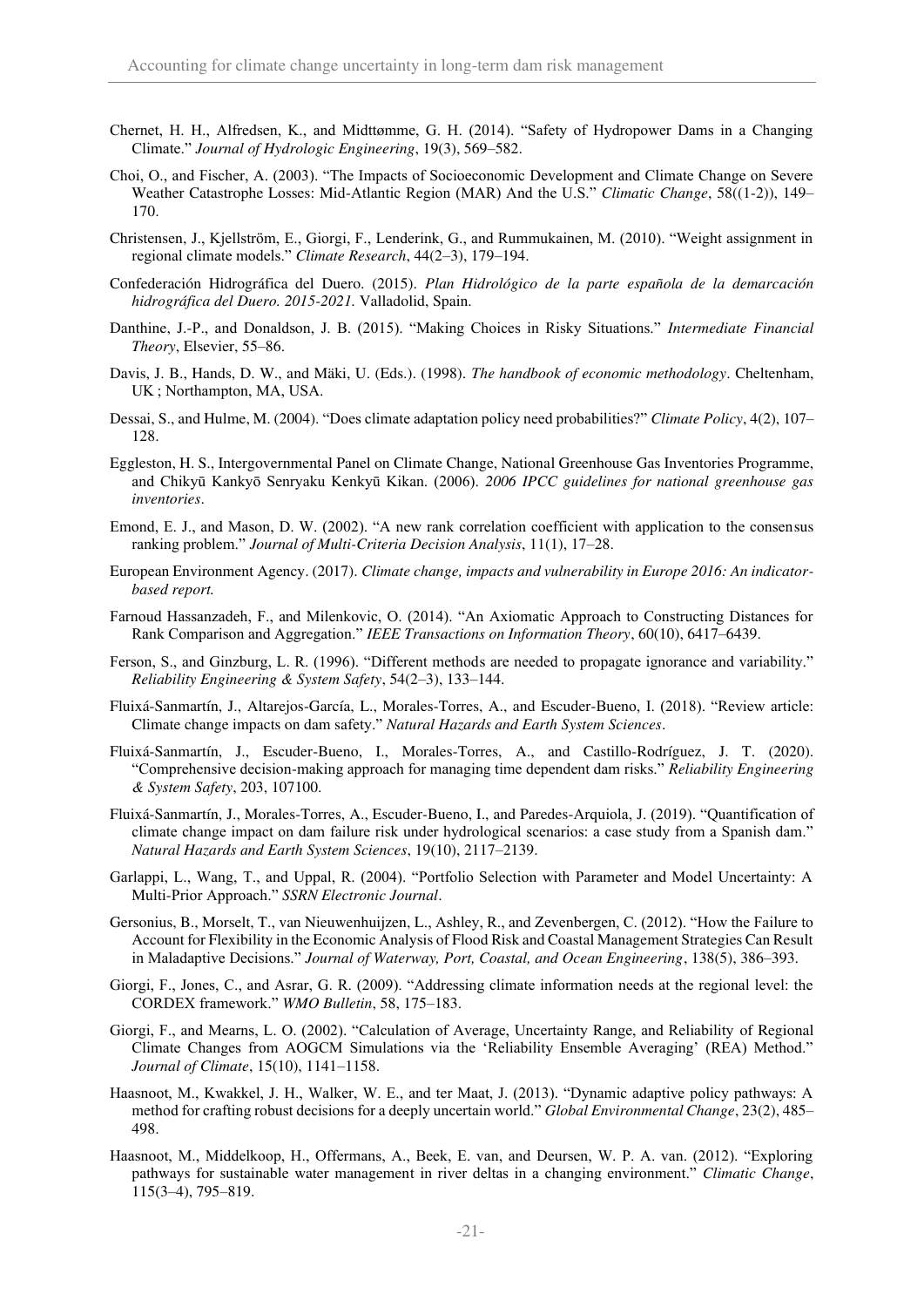Hallegatte, S. (2009). "Strategies to adapt to an uncertain climate change." *Global Environmental Change*, 19(2), 240–247.

Hartford, D. N. D., and Baecher, G. B. (2004). *Risk and uncertainty in dam safety*. Thomas Telford, London.

- Harvey, H., Hall, J., and Peppé, R. (2012). "Computational decision analysis for flood risk management in an uncertain future." *Journal of Hydroinformatics*, 14(3), 537–561.
- Hawkins, E., and Sutton, R. (2009). "The Potential to Narrow Uncertainty in Regional Climate Predictions." *Bulletin of the American Meteorological Society*, 90(8), 1095–1108.
- Heal, G., and Millner, A. (2014). "Reflections: Uncertainty and Decision Making in Climate Change Economics." *Review of Environmental Economics and Policy*, 8(1), 120–137.
- HSE. (2001). *Reducing risks, protecting people: HSE's decision-making process*. HSE Books, Sudbury.
- ICOLD. (2005). *Risk assessment in dam safety management. A reconnaissance of benefits, methods and current applications*. Bulletin, International Commission on Large Dams.
- International Hydropower Association. (2019). *Hydropower Sector Climate Resilience Guide*. London, United Kingdom.
- IPCC. (2012). *Managing the risks of extreme events and disasters to advance climate change adaptation: special report of the Intergovernmental Panel on Climate Change*.
- IPCC. (2013). *Climate Change 2013: The Physical Science Basis. Contribution of Working Group I to the Fifth Assessment Report of the Intergovernmental Panel on Climate Change*. (T. F. Stocker, D. Qin, G.-K. Plattner, M. Tignor, S. K. Allen, J. Boschung, A. Nauels, Y. Xia, V. Bex, and P. M. Midgley, eds.), Cambridge University Press, Cambridge, United Kingdom and New York, NY, USA.
- IPCC. (2014). *Climate Change 2014: Impacts, Adaptation, and Vulnerability. Part A: Global and Sectoral Aspects. Contribution of Working Group II to the Fifth Assessment Report of the Intergovernmental Panel on Climate Change*. (C. B. Field, V. R. Barros, D. J. Dokken, K. J. Mach, M. D. Mastrandrea, T. E. Bilir, M. Chatterjee, K. L. Ebi, Y. O. Estrada, R. C. Genova, B. Girma, E. S. Kissel, A. N. Levy, S. MacCracken, P. R. Mastrandrea, and L. L. White, eds.), Cambridge Univ. Press, Cambridge, United Kingdom and New York, NY, USA.
- iPresas. (2019). *iPresas Calc. User guide. Version 1.0.2*. Valencia.
- Jones, R. N. (2000). "Managing Uncertainty in Climate Change Projections Issues for Impact Assessment." *Climatic Change*, 45(3–4), 403–419.
- Kaplan, S. (1997). "The Words of Risk Analysis." *Risk Analysis*, 17(4), 407–417.
- Kemeny, J. G., and Snell, J. L. (1962). "Preference rankings an axiomatic approach." *Mathematical Models in the Social Sciences*, Cambridge, 9–23.
- Kendall, M. G. (1938). "A new measure of rank correlation." *Biometrika*, 30(1–2), 81–93.
- Kendall, M. G., and Gibbons, J. D. (1990). *Rank correlation methods*. E. Arnold ; Oxford University Press, London : New York, NY.
- Khatri, K., and Vairavamoorthy, K. (2011). "A New Approach of Decision Making under Uncertainty for Selecting a Robust Strategy: A Case of Water Pipes Failure." *Vulnerability, Uncertainty, and Risk*, American Society of Civil Engineers, Hyattsville, Maryland, United States, 953–962.
- Kingston, D. G., Todd, M. C., Taylor, R. G., Thompson, J. R., and Arnell, N. W. (2009). "Uncertainty in the estimation of potential evapotranspiration under climate change." *Geophysical Research Letters*, 36(L20403).
- Knutti, R., Abramowitz, G., Collins, M., Eyring, V., Gleckler, P. J., Hewitson, B., and Mearns, L. (2010a). "Good Practice Guidance Paper on Assessing and Combining Multi Model Climate Projections." *Meeting Report of the Intergovernmental Panel on Climate Change Expert Meeting on Assessing and Combining Multi Model Climate Projections*, IPCC Working Group I Technical Support Unit, T. F. Stocker, D. Qin, G.-K. Plattner, M. Tignor, and P. M. Midgley, eds., University of Bern, Bern, Switzerland.
- Knutti, R., Furrer, R., Tebaldi, C., Cermak, J., and Meehl, G. A. (2010b). "Challenges in Combining Projections from Multiple Climate Models." *Journal of Climate*, 23(10), 2739–2758.
- Lempert, R. J., Groves, D. G., Popper, S. W., and Bankes, S. C. (2006). "A General, Analytic Method for Generating Robust Strategies and Narrative Scenarios." *Management Science*, 52(4), 514–528.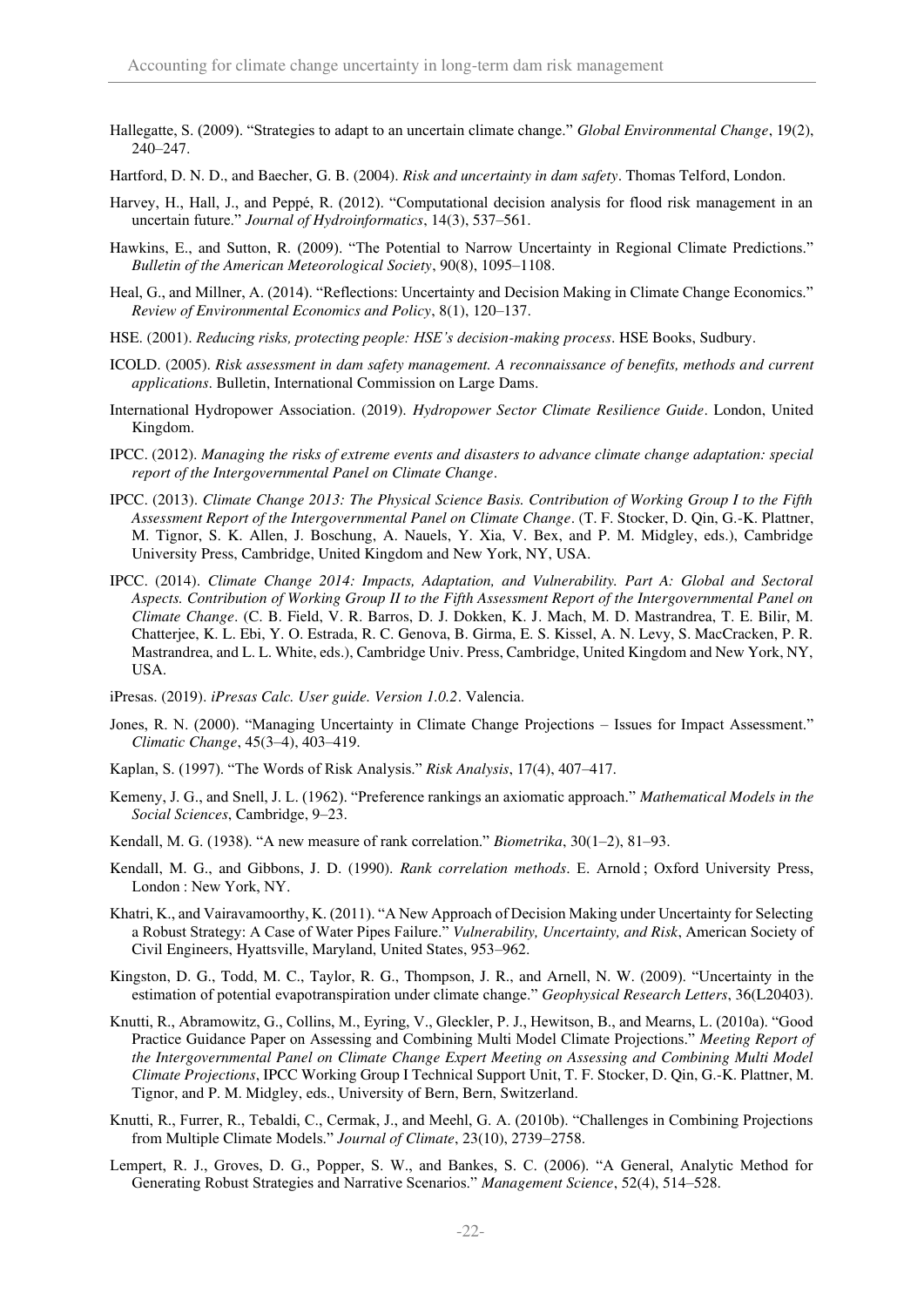- Lempert, R. J., Popper, S. W., and Bankes, S. C. (2003). *Shaping the next one hundred years: new methods for quantitative, long-term policy analysis*. RAND Corporation, Santa Monica, CA.
- Levitan, S., and Thomson, R. (2009). "The Application of Expected-Utility Theory to the Choice of Investment Channels in a Defined-Contribution Retirement Fund." *ASTIN Bulletin*, 39(2), 615–647.
- Leyva López, J. C., and Alvarez Carrillo, P. A. (2015). "Accentuating the rank positions in an agreement index with reference to a consensus order." *International Transactions in Operational Research*, 22(6), 969–995.
- Lind, N. (2007). "Discounting risks in the far future." *Reliability Engineering & System Safety*, 92(10), 1328– 1332.
- Luo, K., Xu, Y., Zhang, B., and Zhang, H. (2018). "Creating an acceptable consensus ranking for group decision making." *Journal of Combinatorial Optimization*, 36(1), 307–328.
- Mastrandrea, M. D., Field, C. B., Stocker, T. F., Edenhofer, O., Ebi, K. L., Frame, D. J., Held, H., Kriegler, E., Mach, K. J., Matschoss, P. R., Plattner, G.-K., Yohe, G. W., and Zwiers, F. W. (2010). *Guidance Note for Lead Authors of the IPCC Fifth Assessment Report on Consistent Treatment of Uncertainties*. Intergovernmental Panel on Climate Change (IPCC).
- Meila, M., Phadnis, K., Patterson, A., and Bilmes, J. A. (2012). "Consensus ranking under the exponential model." *CoRR*, abs/1206.5265.
- Miao, D. Y., Li, Y. P., Huang, G. H., Yang, Z. F., and Li, C. H. (2014). "Optimization Model for Planning Regional Water Resource Systems under Uncertainty." *Journal of Water Resources Planning and Management*, 140(2), 238–249.
- Minville, M., Brissette, F., and Leconte, R. (2010). "Impacts and Uncertainty of Climate Change on Water Resource Management of the Peribonka River System (Canada)." *Journal of Water Resources Planning and Management*, 136(3), 376–385.
- Morales-Torres, A., Escuder-Bueno, I., Serrano-Lombillo, A., and Castillo Rodríguez, J. T. (2019). "Dealing with epistemic uncertainty in risk-informed decision making for dam safety management." *Reliability Engineering & System Safety*, 191, 106562.
- Morales-Torres, A., Serrano-Lombillo, A., Escuder-Bueno, I., and Altarejos-García, L. (2016). "The suitability of risk reduction indicators to inform dam safety management." *Structure and Infrastructure Engineering*, 1–12.
- National Research Council (U.S.) (Ed.). (2009). *Informing decisions in a changing climate*. National Academies Press, Washington, DC.
- von Neumann, J., and Morgenstern, O. (1944). *Theory of games and economic behavior*. Princeton University Press, Princeton, NJ, US.
- Neumayer, E., and Barthel, F. (2011). "Normalizing economic loss from natural disasters: A global analysis." *Global Environmental Change*, 21(1), 13–24.
- New, M., and Hulme, M. (2000). "Representing uncertainty in climate change scenarios: A Monte-Carlo approach." *Integrated Assessment*, 1(3), 203–213.
- Noble, I. R., Huq, S., Anokhin, Y. A., Carmin, J., Goudou, D., Lansigan, F. P., Osman-Elasha, B., and Villamizar, A. (2014). "Adaptation needs and options." *Climate Change 2014: Impacts, Adaptation, and Vulnerability. Part A: Global and Sectoral Aspects. Contribution of Working Group II to the Fifth Assessment Report of the Intergovernmental Panel on Climate Change*, C. B. Field, V. R. Barros, D. J. Dokken, K. J. Mach, M. D. Mastrandrea, T. E. Bilir, M. Chatterjee, K. L. Ebi, Y. O. Estrada, R. C. Genova, B. Girma, E. S. Kissel, A. N. Levy, S. MacCracken, P. R. Mastrandrea, and L. L. White, eds., Cambridge, United Kingdom and New York, NY, USA, 833–868.
- Palmieri, A., Shah, F., and Dinar, A. (2001). "Economics of reservoir sedimentation and sustainable management of dams." *Journal of Environmental Management*, 61(2), 149–163.
- Park, T., Kim, C., and Kim, H. (2014). "Valuation of Drainage Infrastructure Improvement Under Climate Change Using Real Options." *Water Resources Management*, 28(2), 445–457.
- Pate-Cornell, E. (2002). "Risk and Uncertainty Analysis in Government Safety Decisions." *Risk Analysis*, 22(3), 633–646.
- Pittock, A. B., Jones, R. N., and Mitchell, C. D. (2001). "Probabilities will help us plan for climate change." *Nature*, 413(6853), 249–249.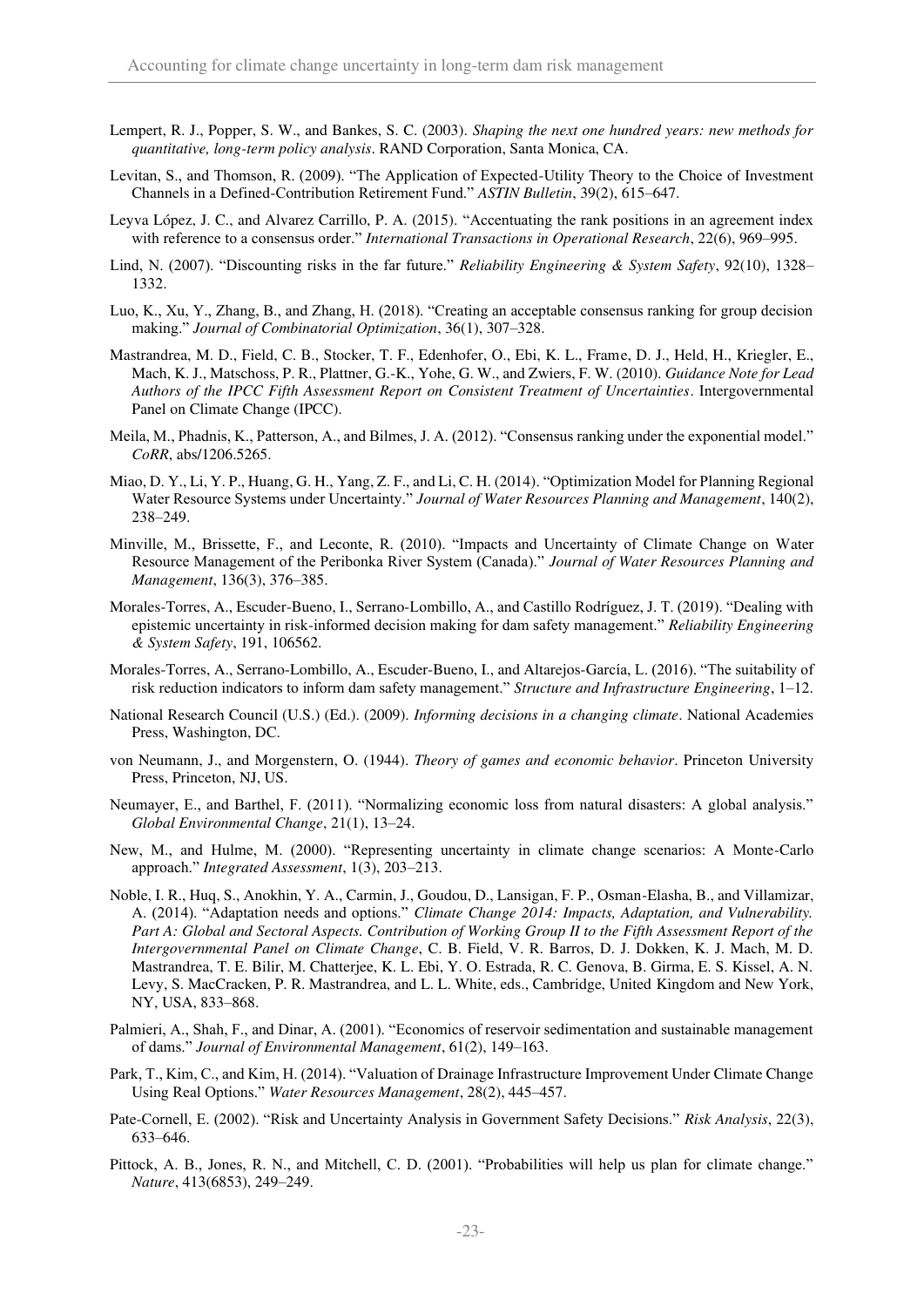- Plaia, A., Buscemi, S., and Sciandra, M. (2019). "A new position weight correlation coefficient for consensus ranking process without ties." *Stat*, 8(1).
- Ramsey, F. P. (1926). "Truth and probability." *Foundations of Mathematics and other Logical Essays*, R. B. Braithwaite, ed., London: Kegan, Paul, Trench, Trubner & Co. Ltd. New York: Harcourt, Brace and Company, 156–198.
- Roach, T., Kapelan, Z., Ledbetter, R., and Ledbetter, M. (2016). "Comparison of Robust Optimization and Info-Gap Methods for Water Resource Management under Deep Uncertainty." *Journal of Water Resources Planning and Management*, 142(9), 04016028.
- Savage, L. J. (1972). *The foundations of statistics*. Dover Publications, New York.
- Schneider, S. H. (2003). "Imaginable surprise." *Handbook of weather, climate, and water: atmospheric chemistry, hydrology, and societal impacts*, T. D. Potter and B. R. Colman, eds., Wiley-Interscience, Hoboken, N.J.
- Seneviratne, S. I., Corti, T., Davin, E. L., Hirschi, M., Jaeger, E. B., Lehner, I., Orlowsky, B., and Teuling, A. J. (2010). "Investigating soil moisture–climate interactions in a changing climate: A review." *Earth-Science Reviews*, 99(3–4), 125–161.
- Serrano-Lombillo, A., Escuder-Bueno, I., and Altarejos-García, L. (2012). "Use of risk models for evaluation of risk reduction measures for dams." Commission Internationale des Grands Barrages, Kyoto.
- Serrano-Lombillo, A., Morales-Torres, A., Escuder-Bueno, I., and Altarejos-García, L. (2013). "Review, Analysis and Application of Existing Risk Reduction Principles and Risk Indicators for Dam Safety Management." Italian Committee on Large Dams, Venice (Italy).
- SPANCOLD. (2012). *Risk Analysis Applied to Dam Safety. Technical Guide on Operation of Dams and Reservoirs*.
- Spence, C. M., and Brown, C. M. (2018). "Decision Analytic Approach to Resolving Divergent Climate Assumptions in Water Resources Planning." *Journal of Water Resources Planning and Management*, 144(9), 04018054.
- Street, R. B., and Nilsson, C. (2014). "Introduction to the Use of Uncertainties to Inform Adaptation Decisions." *Adapting to an Uncertain Climate*, T. Capela Lourenço, A. Rovisco, A. Groot, C. Nilsson, H.-M. Füssel, L. Van Bree, and R. B. Street, eds., Springer International Publishing, Cham, 1–16.
- Swart, R. J., Raskin, P., and Robinson, J. (2004). "The problem of the future: sustainability science and scenario analysis." *Global Environmental Change*, 14(2), 137–146.
- USACE. (2011). *Safety of dams Policy and procedures*.
- USACE. (2016). *Guidance for Incorporating Climate Change Impacts to Inland Hydrology in Civil Works Studies, Designs, and Projects*.
- USBR. (2011). *Dam Safety Public Protection Guidelines. A Risk Framework to Support Dam Safety Decision-Making*. U.S. Bureau of Reclamation.
- USBR. (2014). *Climate Change Adaptation Strategy*. U.S. Department of the Interior. Bureau of Reclamation.
- USBR. (2016). *Climate Change Adaptation Strategy: 2016 Progress Report*. U.S. Department of the Interior. Bureau of Reclamation.
- Walker, W. E., Rahman, S. A., and Cave, J. (2001). "Adaptive policies, policy analysis, and policy-making." *European Journal of Operational Research*, 128(2), 282–289.
- Walker, W., Haasnoot, M., and Kwakkel, J. (2013). "Adapt or Perish: A Review of Planning Approaches for Adaptation under Deep Uncertainty." *Sustainability*, 5(3), 955–979.
- Walsh, J., Wuebbles, D., Hayhoe, K., Kossin, J., Kunkel, K., Stephens, G., Thorne, P., Vose, R., Wehner, M., Willis, J., Anderson, D., Doney, S., Feely, R., Hennon, P., Kharin, V., Knutson, T., Landerer, F., Lenton, T., Kennedy, J., and Somerville, R. (2014). "Ch. 2: Our Changing Climate." *Climate Change Impacts in the United States: The Third National Climate Assessment*, J. M. Melillo, Terese (T.C.) Richmond, and G. W. Yohe, Washington, DC, USA, 19–67.
- Weigel, A. P., Knutti, R., Liniger, M. A., and Appenzeller, C. (2010). "Risks of Model Weighting in Multimodel Climate Projections." *Journal of Climate*, 23(15), 4175–4191.
- Wilby, R. L., and Dessai, S. (2010). "Robust adaptation to climate change." *Weather*, 65(7), 180–185.